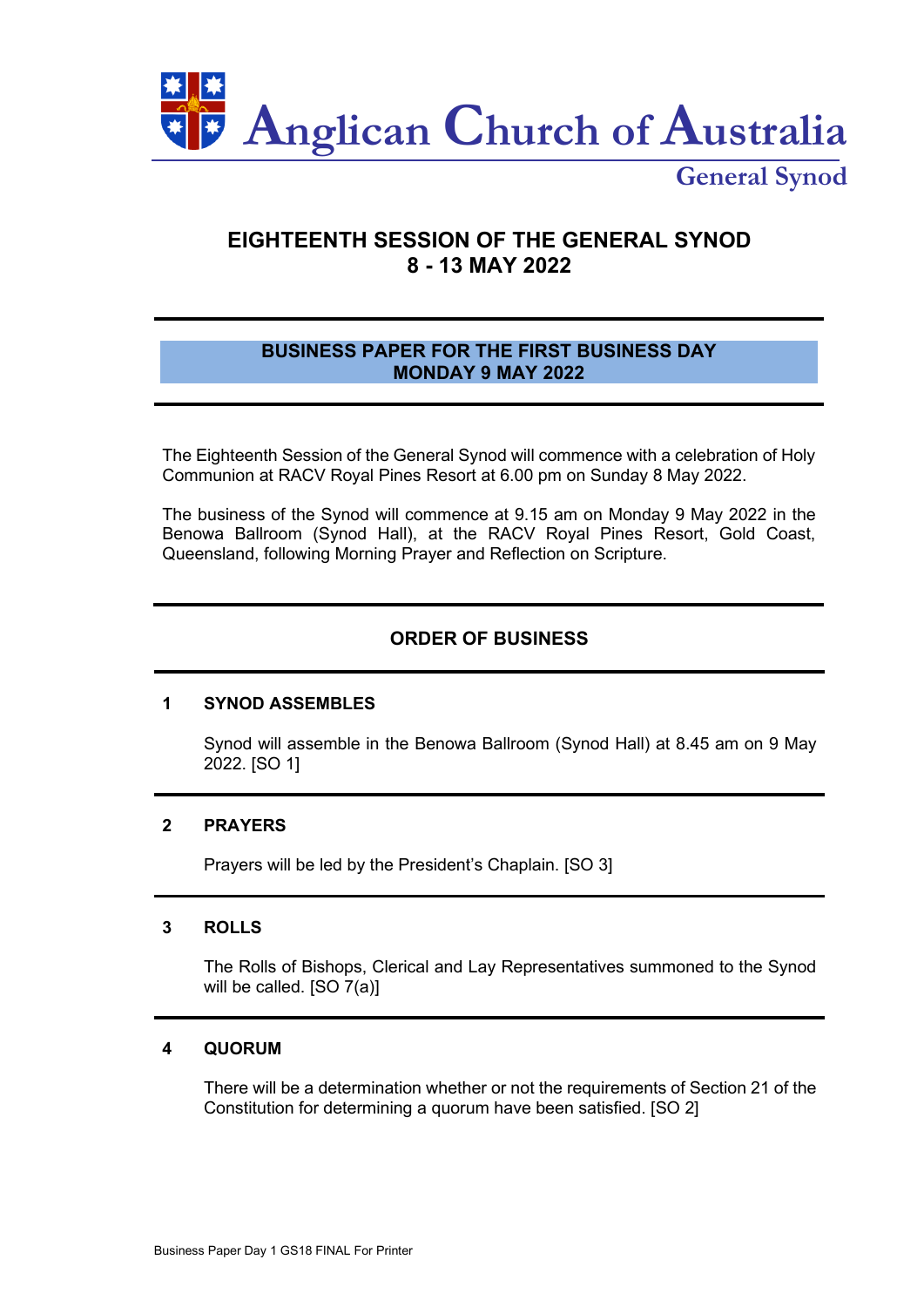# **4A Arrangement of Synod Business to facilitate full member participation**

Ms Anne Hywood moving, Bishop Michael Stead seconding

That so much of Standing Orders be suspended to permit:

- a) that motion 17.12 relating to the Bill for the *Eighteenth General Synod Participation Canon 2022* be dealt with forthwith, and
- b) Ian Gibson to be the Chair of Committees, Katherine Bowyers to be the Clerical Secretary and Tim Reid to be the Lay secretary during the consideration of that Bill.

#### **5 PRESIDENT'S ADDRESS**

The President will deliver his address to the Synod. [SO 7(b)]

# **6 MOTIONS TO ELECT OFFICERS OF THE SYNOD**

Archdeacon Arthur Copeman moving, Ms Anne Hywood seconding

# **6.1 A Clerical Secretary and a Lay Secretary of Synod**

[SO 4 and SO 7(c)(1)]

- 6.1.1 That the Very Rev'd Katherine Bowyer be elected as Clerical Secretary of Synod.
- 6.1.2 That Mr Timothy Reid be elected as Lay Secretary of Synod.

## **6.2 A Chair and Deputy Chairs of Committees** [SO 7(c)(2)]

- 6.2.1 That Dr Ian Gibson be elected as Chair of Committees.
- 6.2.2 That Ms Audrey Mills be elected as a Deputy Chair of Committees.
- 6.2.3 That Justice Michael Meek be elected as a Deputy Chair of Committees.

#### **6.3 A Committee of Elections and Qualifications** [SO 7(c)(3) and 11]

That the following members be appointed to the Committee of Elections and Qualifications:

- (a) The Rt Rev'd Matt Brain
- (b) The Ven Dane Courtney
- (c) Justice Michael Meek
- (d) Justice Debra Mullins AO
- (e) Dr Carolyn Tan.

## **6.4 Members of a Committee to Arrange the Order of Business** [SO 7(c)(4) and 11A(2)]

That the following additional persons be elected to the Committee to arrange the Order of Business:

- (a) The Rt Rev'd Dr Michael Stead
- (b) Archdeacon Arthur Copeman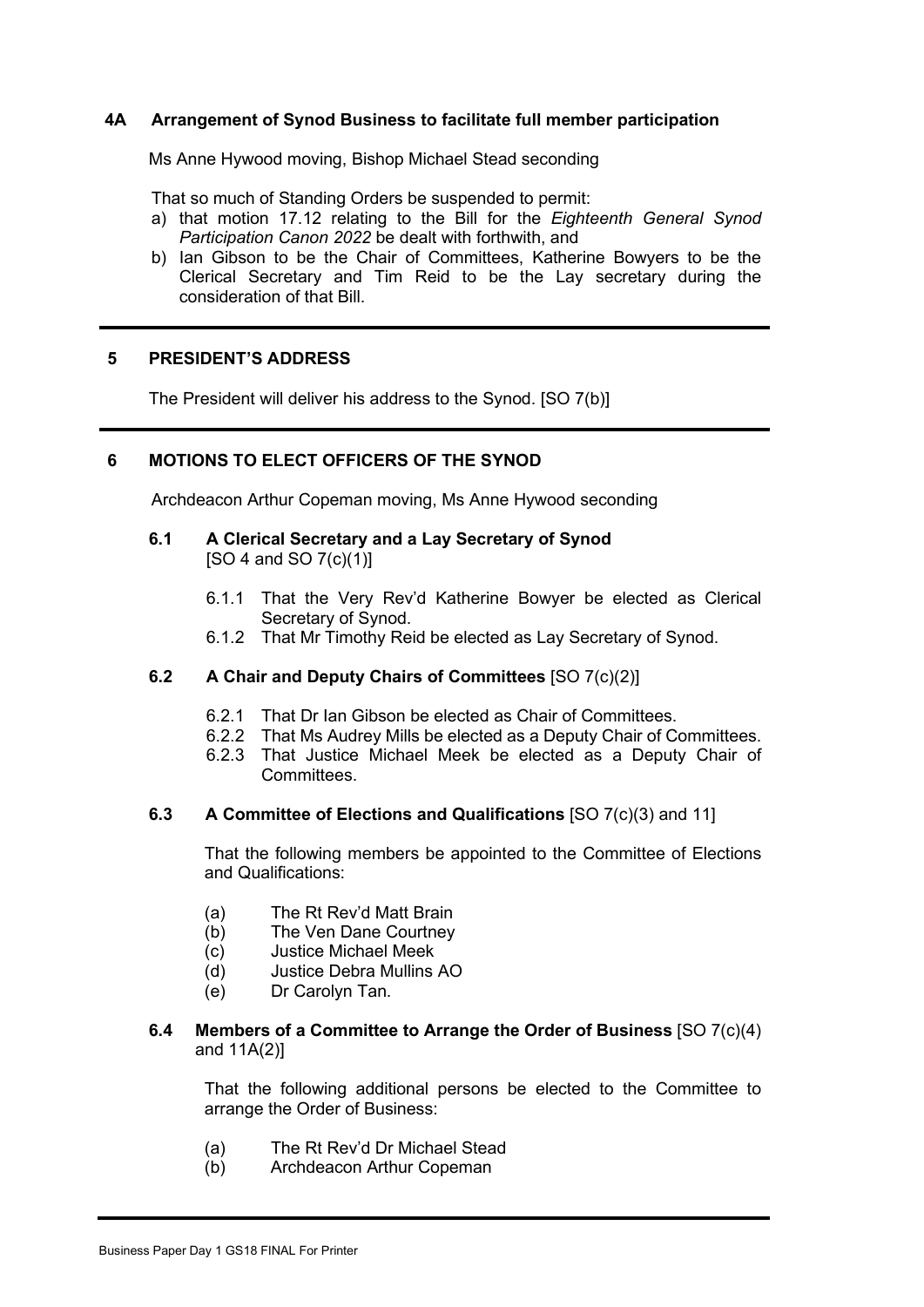# **7 GENERAL SECRETARY'S INTRODUCTION TO ARRANGEMENTS**

# **8 A MOTION FOR THE ARRANGEMENT OF SYNOD BUSINESS**

Ms Anne Hywood moving, Mr Arthur Copeman seconding

- (a) That so much of Standing Orders be suspended as would prevent the following motion relating to the orderly arrangement of the Synod's business being considered and if, approved, being implemented forthwith; and
- (b) That Synod order the following arrangements set out in paragraphs 8.1 to 8.12.

# **8.1 Minutes Reading Committee**

That a Minutes Reading Committee of five members be appointed to read and certify as a correct record the Minutes of this Session of Synod for confirmation by Synod and that the following be members of the Committee, any two of whom are to certify the minutes for a particular day:

- (a) Mr Clive Ellis (Convenor)
- (b) Dr Ruth Kerr OAM
- (c) The Ven Dane Courtney
- (d) Mrs Sue Williams
- (e) The Rev'd Canon Scott Lowrey

# **8.2 Hours of Sitting, Synod Program and Call over of Motions** [SO 1 and SO 10]

- 8.2.1 That the hours of sitting for this session of General Synod be those set out in the Synod Program in Book 2 of the General Synod papers titled *Standing Committee Report to the Eighteenth Session of General Synod*.
- 8.2.2 That so much of Standing Orders as may be necessary be suspended to permit the program as set out in Book 2 of the General Synod papers titled *Standing Committee Report to the Eighteenth Session of General Synod* to be implemented.
- 8.2.3 That so much of Standing Order 10(b) be suspended to allow the President in his discretion to call the motions on the business paper only at morning and evening sittings of this session

### **8.3 Guests of General Synod**

- 8.3.1 That the Rev'd John Gilmore, President of the National Council of Churches, be acknowledged as a guest attending the Synod's Opening Service of Holy Communion last night.
- 8.3.2 That the representatives of the member churches of the ecumenical body 'Queensland Churches Together' be welcomed as guests and be granted permission to speak if called upon by the President.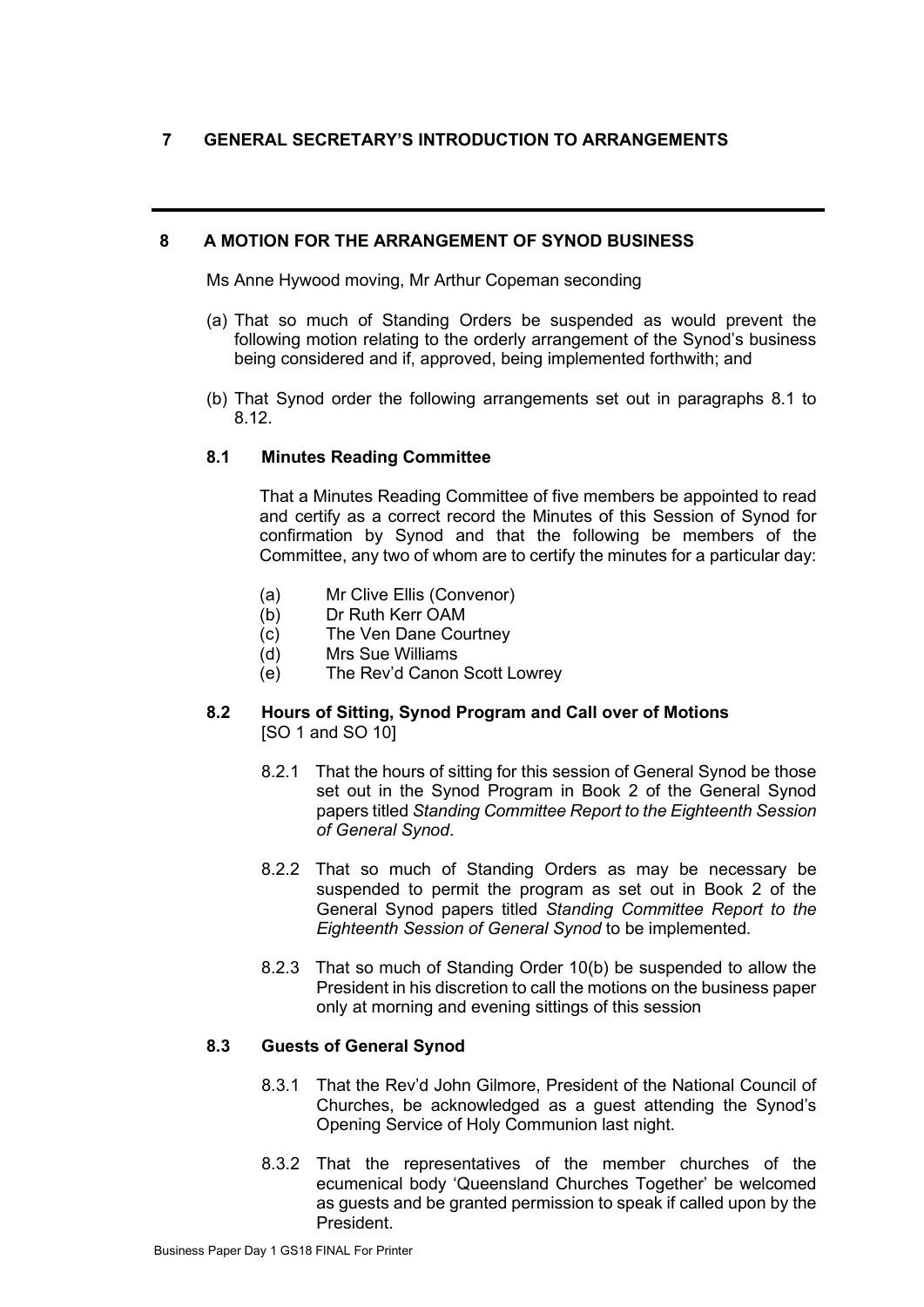- 8.3.3 That the following persons, not being members of this General Synod, be granted permission to speak if called upon by the President:
	- (a) The Rt Rev'd Grant Dibden, Bishop to the Defence Force<br>(b) The Rev'd Dr John Deane, Executive Director, Anglic
	- The Rev'd Dr John Deane, Executive Director, Anglican Board of Mission – Australia Ltd
	- (c) The Rev'd Peter Laurence OAM, Chief Executive Officer of Anglican Schools Australia
	- (d) The Hon David Bleby QC, Chancellor to the Primate
	- (e) The Venerable David Bassett, Assistant to the Primate
	- (f) Mr Michael Codling, Convenor, Diocesan Financial Advisory Task Force
	- (g) The Rt Rev'd Dr Tim Harris, member of the General Synod Ecumenical Commission and Anglican Co-Chair of the Australian Anglican – Lutheran dialogue group
- 8.3.4 That the following persons be welcomed as guests of this Synod:
	- (a) The Rev'd Greg Harris, National Director, Bush Church Aid
	- (b) The Rev'd Anne Kennedy, President, Anglican Mothers Union Australia

# **8.4 Media Arrangements**

That in order to provide appropriate controls and to prevent interference with the Business of the Synod the following media arrangements will pertain:

- 8.4.1 Television filming on the floor of Synod may only take place at specific times declared by the President and from a designated area.
- 8.4.2 At other times during the Synod accredited media representatives shall be permitted in the Synod Hall only in a designated area.

#### **8.5 Report on Financial Matters**

That leave be granted for Mr Keith Stephens, General Synod Treasurer as mover of motions 16.3.1 to 16.3.5, and Ms Bernadette Bateman, General Synod Finance and Operations Manager, to make a presentation on the Standing Committee's Financial Report to General Synod.

#### **8.6 Report of the Family Violence Working Group**

That leave be granted for the Rev'd Tracy Lauersen, as mover of motion 16.4 to make a presentation on the recommendations contained in the report of the Family Violence Working Group for 20 minutes, incorporating a video presentation on the Anglican Family Violence Research Project.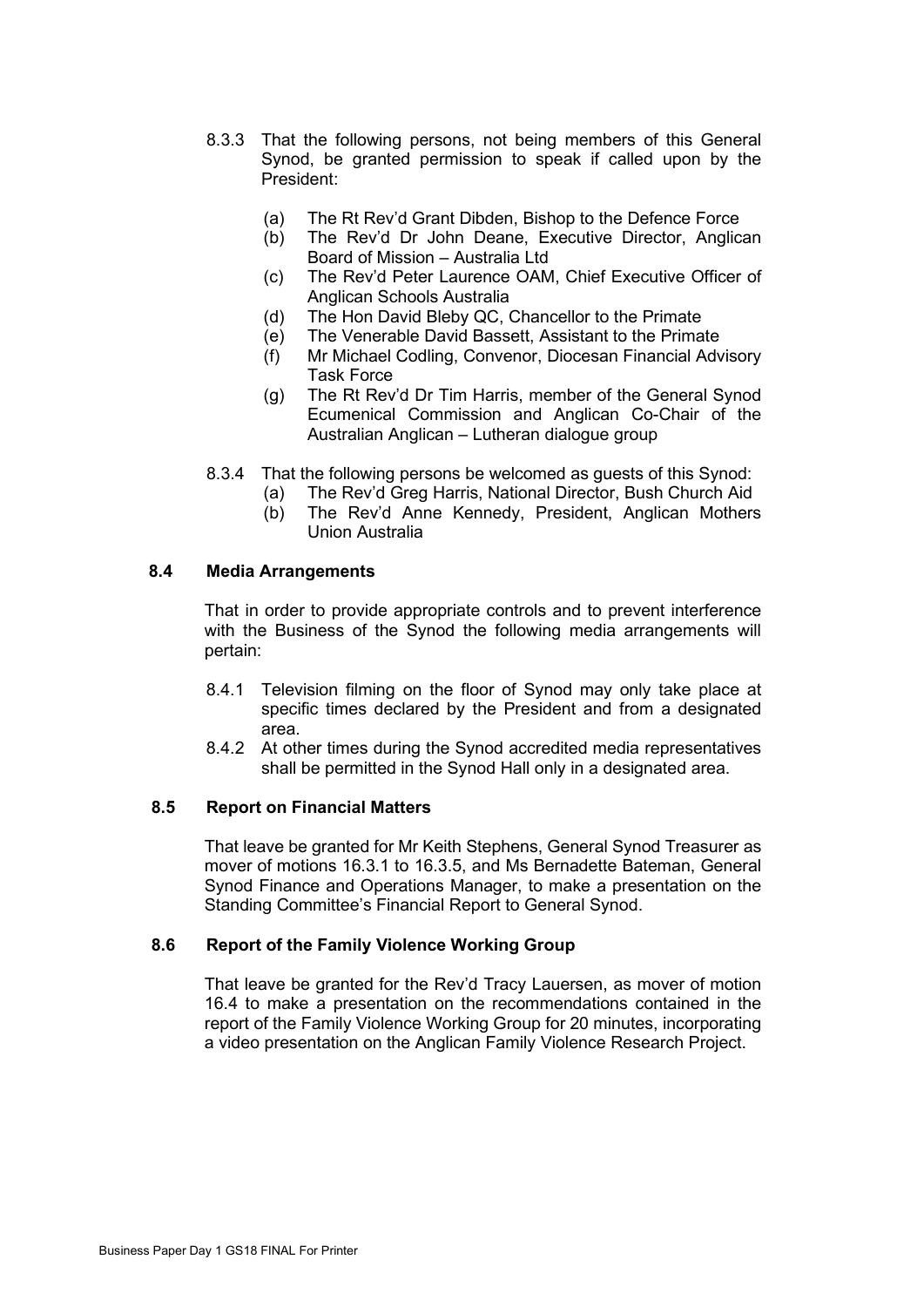# **8.7 Ordering of Business on the Advice of the Provisional Business Committee** [SO 7(dd)]

# **Anglican Lutheran Dialogue Group –** *Perspectives on Mission*

8.7.1 That consideration of motion 16.9 be an Order of the Day at 12noon on Monday 9 May 2022 and that the Right Reverend Tim Harris, Co-Chair of the Anglican-Lutheran Dialogue, be authorised to use mover's time in debate and reply.

# **Safe Ministry to Children (Bills 01 to 04 and R01) and motions promoted by the Safe Ministry Commission**

8.7.2 That consideration of motions for Bills 17.1 to 17.4 and 18.1, and motions at the request of the Standing committee 16.13 to 16.19, be an Order of the Day from 3.30 pm to 5.30 pm on Monday 9 May 2022.

# **Anglican Family Violence Research Project and other motions promoted by the Family Violence Working Group**

8.7.3 That consideration of motions 16.4 to 16.8 be an Order of the Day at 11.00 am on Tuesday 10 May 2022.

# **Finance Motions**

- 8.7.4 That consideration of motions 16.3.1 to 16.3.3 and the consideration in principle of motions 16.3.4 and 16.3.5 be an Order of the Day for 1.30 pm on Tuesday 10 May 2022.
- 8.7.5 That final consideration of motions 16.3.4 and 16.3.5 be an Order of the Day for 1.30 pm on Thursday 12 May 2022.

# **Marriage, Human Sexuality and Same-sex Relationships Motions**

8.7.6 That consideration of motions 20.3 to 20.7 and other motions relating to marriage, human sexuality, and same-sex relationships, as determined by the Committee to arrange the Order of Business, be an Order of the Day for 3.30 pm to 5.30 pm on Tuesday 10 May 2022 and, if not concluded, the business in this category should continue at an Order of the Day at 11.00 am to 12.30pm on Wednesday 11 May 2022

#### **8.8 Authentication of Canons**

That pursuant to Sections 24 and 25(1) of the Constitution, the Canons passed at this Session of the General Synod shall be authenticated by use of the official seal of the General Synod

#### **8.9 Reading and Confirmation of Minutes**

8.9.1 That the minutes of the first, second and third days of meeting of this Session of the Synod be read and confirmed on the resumption of business after the afternoon tea adjournment on the day following the relevant day of meeting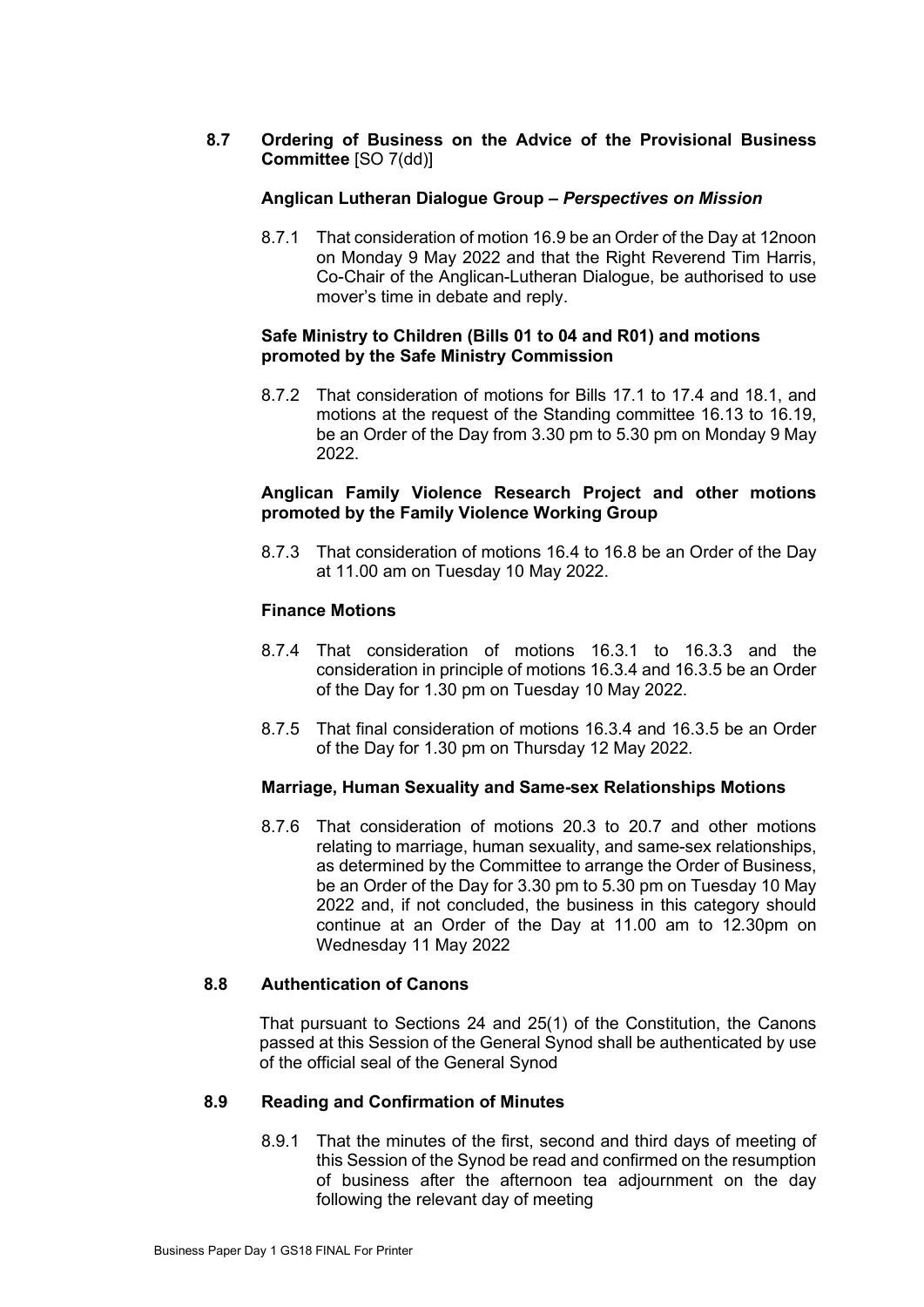- 8.9.2 That the minutes of the second-last day of meeting of this Session of the Synod be read and confirmed on the resumption of business after the morning tea adjournment on the final day of meeting
- 8.9.3 That the minutes of the final day of meeting be read and confirmed at the first full meeting of the Standing Committee following this Session of the General Synod.

# **8.10 Bill R02 - Amendment of Rule I – Standing Orders (Speaking to Motions) 2022**

That so much of Standing Orders be suspended to permit that motion 18.2 relating to the amendment of Rule I be dealt with forthwith.

# **8.11 Bill R04 - Amendment of Rule III (Nomination and Ballot) 2022**

That so much of Standing Orders be suspended to permit motion 18.3 relating to the amendment of Rule III be dealt with forthwith.

# **8.12 Nominations and Elections under Rule III**

- 8.12.1 That nominations for the Special Tribunal, Appellate Tribunal and Standing Committee will close at 7.30 pm on Monday 9 May 2022.
- 8.12.2 That nominations for all other elections under Rule III will close at 1.30 pm on Tuesday 10 May 2022.
- 8.12.3 That voting will be conducted using online technology with access to smart devices for this purpose being provided to those who require them. Access to voting will be available at the following times:
	- Wednesday 11 May 2022 from 10.30 am to 6.30 pm (all elections other than the Special Tribunal and Appellate Tribunal )
	- Thursday 12 May 2022 from 8.00 am to 1.30 pm (Special Tribunal and Appellate Tribunal).

# **9 DOCUMENTS TO BE LAID ON THE TABLE BY THE PRESIDENT**

**9.1 A list of Special Bills which the President has declared to be Canons under Section 28(3)(iii) of the Constitution since the last session of General Synod** [SO 7(d)(1)]

There is no Special Bill in this category.

**9.2 A list of Special Bills which have not been assented to by every diocesan synod together with the reports and recommendations received from such synods** [SO 7(d)(2)]

There is no Special Bill in this category.

# **9.3 A list of Bills which have come into force under Section 28A of the Constitution since the last session of General Synod** [SO 7(d)(2A)]

There is no Bill in this category.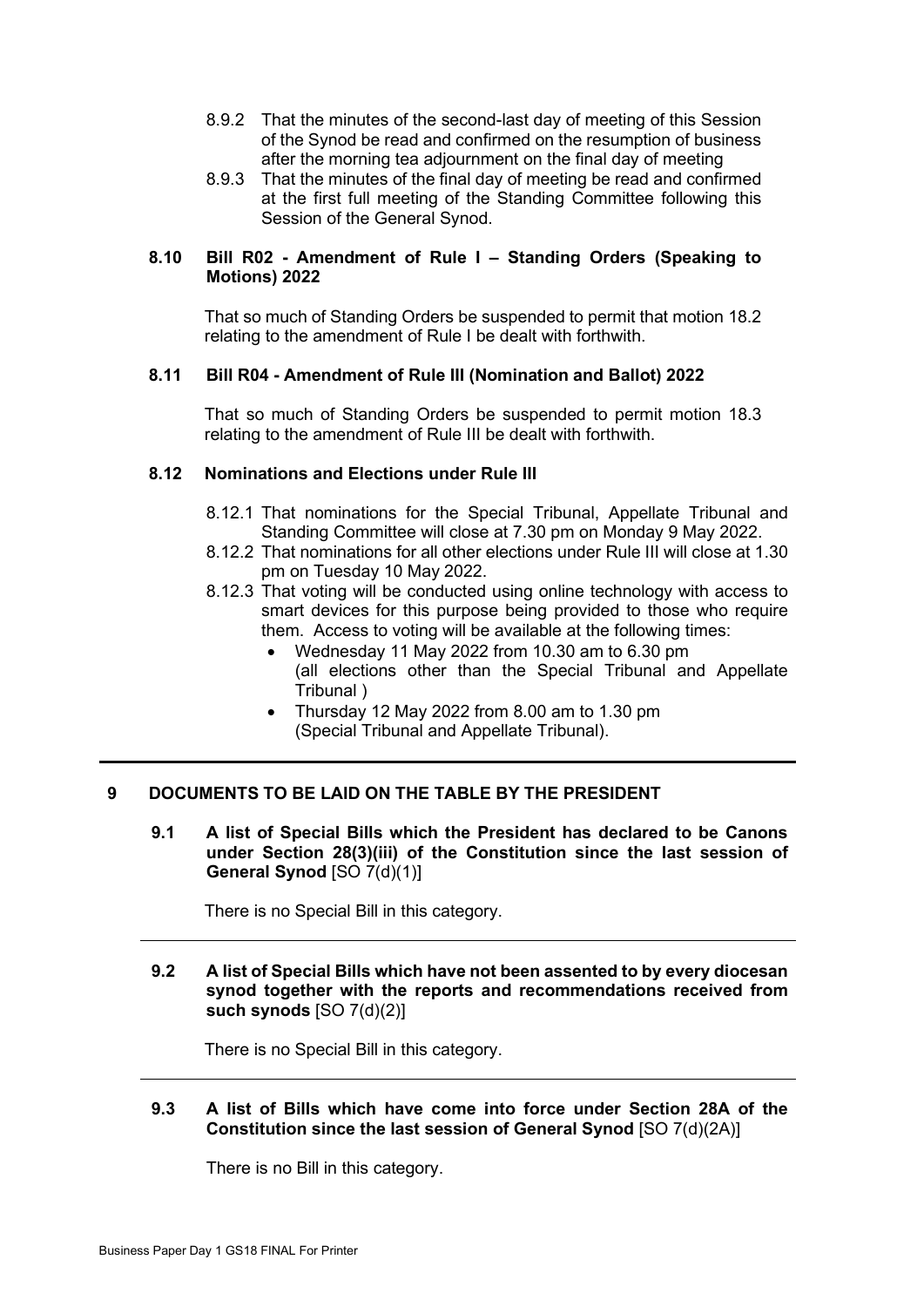**9.4 A list of Canons the President has declared to be in force following upon a reference of any question to the Appellate Tribunal under Section 29 of the Constitution** [SO 7(d)(3)]

There is no Canon in this category.

# **9.5 A list of Canons in which the Appellate Tribunal has found inconsistency or breach of Section 28** [SO 7(d)(4)]

There is no Canon in this category.

# **9.6 A list of Canons duly passed by the Synod together with the date appointed by the President upon which the said Canons came into force under Section 30 of the Constitution** [SO 7(d)(5)]

- No 1, 2017 Appellate Tribunal Amendment (Qualification) Canon 2017 4 September 2017
- No 3, 2017 Appellate Tribunal Amendment (Reserve List) Canon 2017 1 December 2019
- No 4, 2017 Safe Ministry to Children Canon 2017 5 September 2017
- No 5, 2017 Episcopal Standards (Child Protection) Canon 2017 5 September 2017
- No 7, 2017 Offences Amendment Canon 2017 5 September 2017
- No 8, 2017 Redress for Survivors of Abuse Canon 2017 6 September 2017
- No 9, 2017 Disclosure of Information Canon 2017 6 September 2017
- No 10, 2017 National Register Amendment Canon 2017 6 September 2017
- No 11, 2017 Special Tribunal Amendment Canon 2017 6 September 2017
- No 12, 2017 Special Tribunal (Limitation Period) Canon 2017 8 September 2017
- No 13, 2017 Long Service Leave (Revision of Entitlement) Canon 2017 2 October 2017
- No 14, 2017 Long Service Leave (Notification of Participating Organisation) Canon 2017 6 September 2017
- No 15, 2017 Canon to Ratify the Amended New South Wales Provincial Synod Constitution 2017 6 September 2017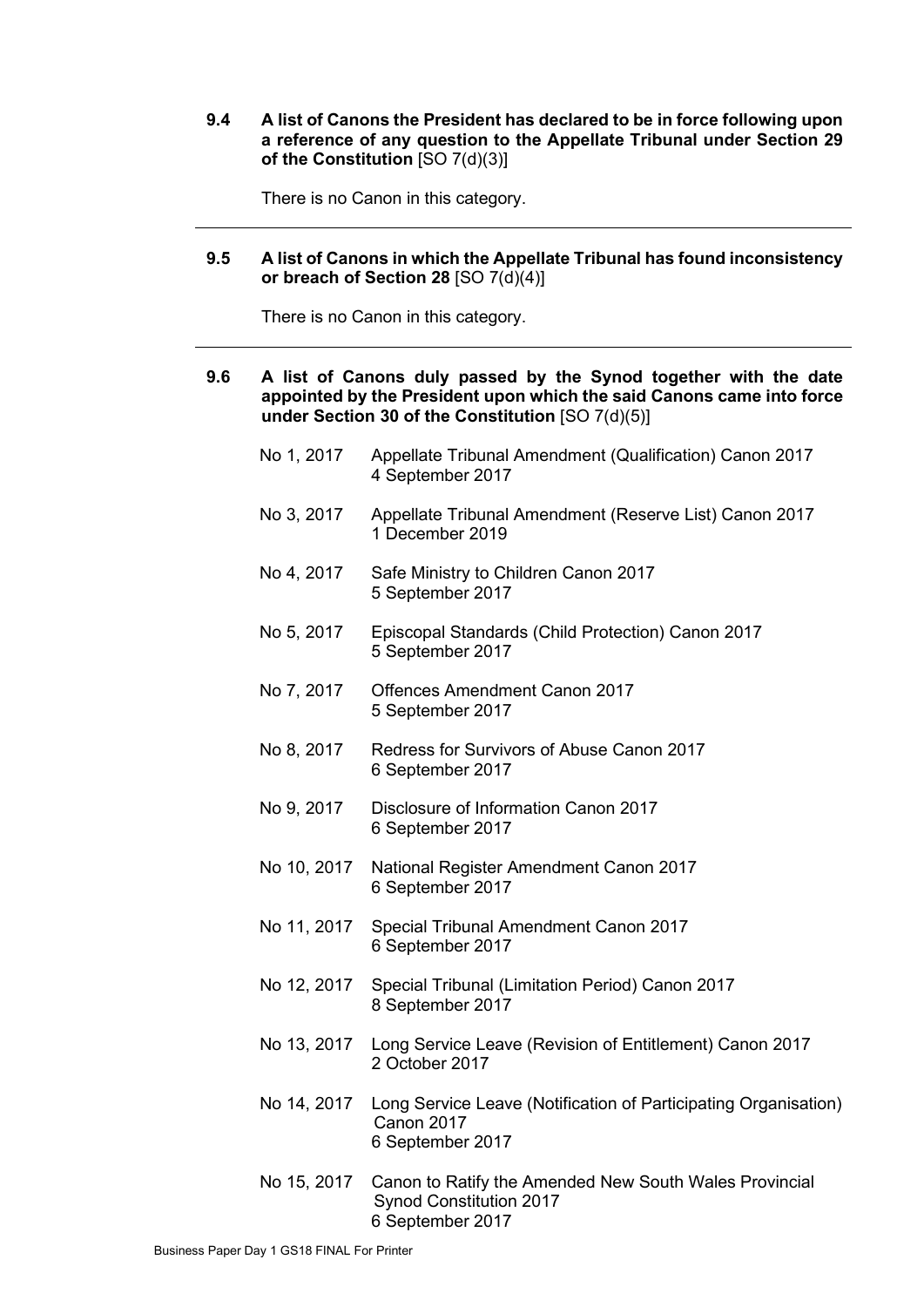- No 16, 2017 Canon Concerning Confessions (Revision) Canon 2017 7 September 2017
- No 17, 2017 Canon Concerning Confessions (Vulnerable Persons) Canon 2017 7 September 2017
- No 18, 2017 Holy Orders (Removal from Exercise of Ministry) Canon 2017 7 September 2017
- No 19, 2017 Canon Concerning Services Amendment Canon 2017 7 September 2017
- No 20, 2017 National Aboriginal and Torres Strait Islander Anglican Council Amendment Canon 2017 7 September 2017
- No 21, 2017 Strategic Issues, Commissions, Task Forces and Networks Amendment Canon 2017 7 September 2017
- No 22, 2017 Missionary Dioceses (Amendment) Canon 2017 7 September 2017

#### **9.7 A list of Canons amending the Constitution passed under Section 67 of the Constitution which have come into effect since the last Session of General Synod**

- No 4, 2014 Constitution Amendment (Membership of the Diocesan Tribunal) Canon 2014 1 July 2019
- No 5, 2014 Constitution Amendment (Membership of the Provincial Tribunal) Canon 2014 1 July 2019
- No 2, 2017 Constitution (Appellate Tribunal) Amendment Canon 2017 1 December 2019
- No 6, 2017 Constitution (Jurisdiction of Special Tribunal) Amendment Canon 2017 1 November 2019

# **9.8 Notifications and advice from dioceses under Section 30(c) of the Constitution** [SO 7(d)(6)]

No notifications under Section 30(c) have been received since the conclusion of the Seventeenth Session of the Synod.

# **9.9 Amendment sheet prepared by the Secretaries of Synod under Standing Order 42A(a)** [SO 7(d)(7)]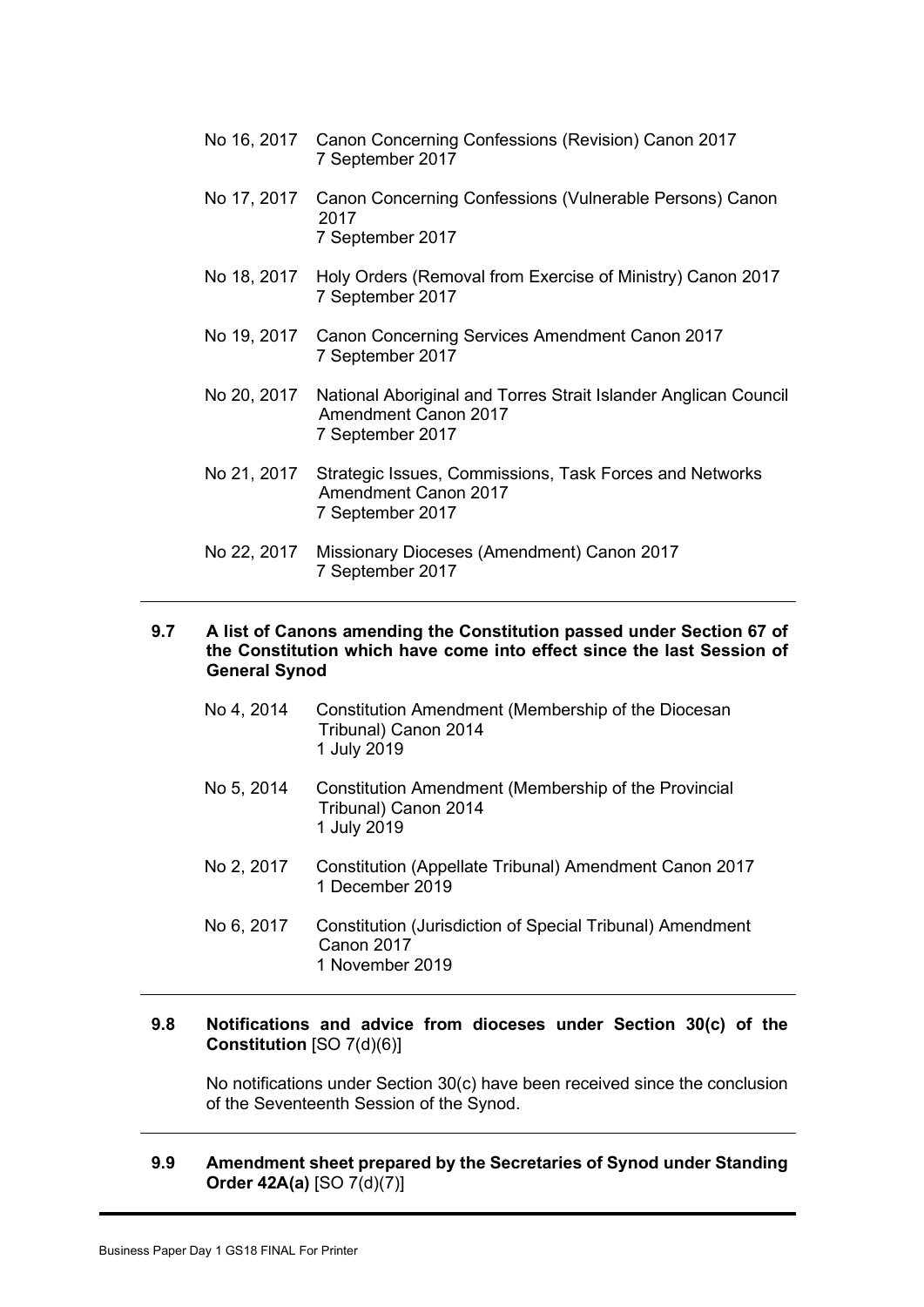# **10 PETITIONS** [SO 7(e)]

# **11 NOTICES OF QUESTIONS** [SO 7(f)]

# **12 NOTICES OF MOTIONS** [SO 7(g)]

# **13 ELECTION OF A CHAIR AND OTHER OFFICERS OF**

- **1. THE HOUSE OF CLERGY AND**
- **2. THE HOUSE OF LAITY**
	- $[SO 7(h)]$

# **14 CALL OVER OF THE MOTIONS**

#### **15 REPORTS, ACCOUNTS AND MOTIONS CONNECTED THEREWITH** [SO7(i)]

The Archdeacon Arthur Copeman moving, Ms Anne Hywood seconding

That the following reports and documents be laid on the Table and be received without preventing further discussion of specific matters arising from them:

#### **15.1 Standing Committee of General Synod Reports**

(Book 2 of the Synod papers)

- Membership of the Standing Committee of General Synod and its **Committees**
- Implementation of Substantive Resolutions of the Seventeenth Session of General Synod 2017
- Summary of Business of the Standing Committee from December 2017 to March 2022
- Financial Protection Canon 1995
- National Register Canon 2007
- Trust Corporation of the Anglican Church of Australia
- Appellate Tribunal
- Special Tribunal
- General Synod Legislation
- Changes in the Episcopate since the Seventeenth General Synod
- A list of the Members of the Eighteenth Session of General Synod
- Program for the Eighteenth Session of General Synod

(Book 3 of the Synod papers)

- General Synod Financial Performance 2017–2021
- General Synod Budget for 2022
- General Synod Budget 2023 and Forecasts 2024–2025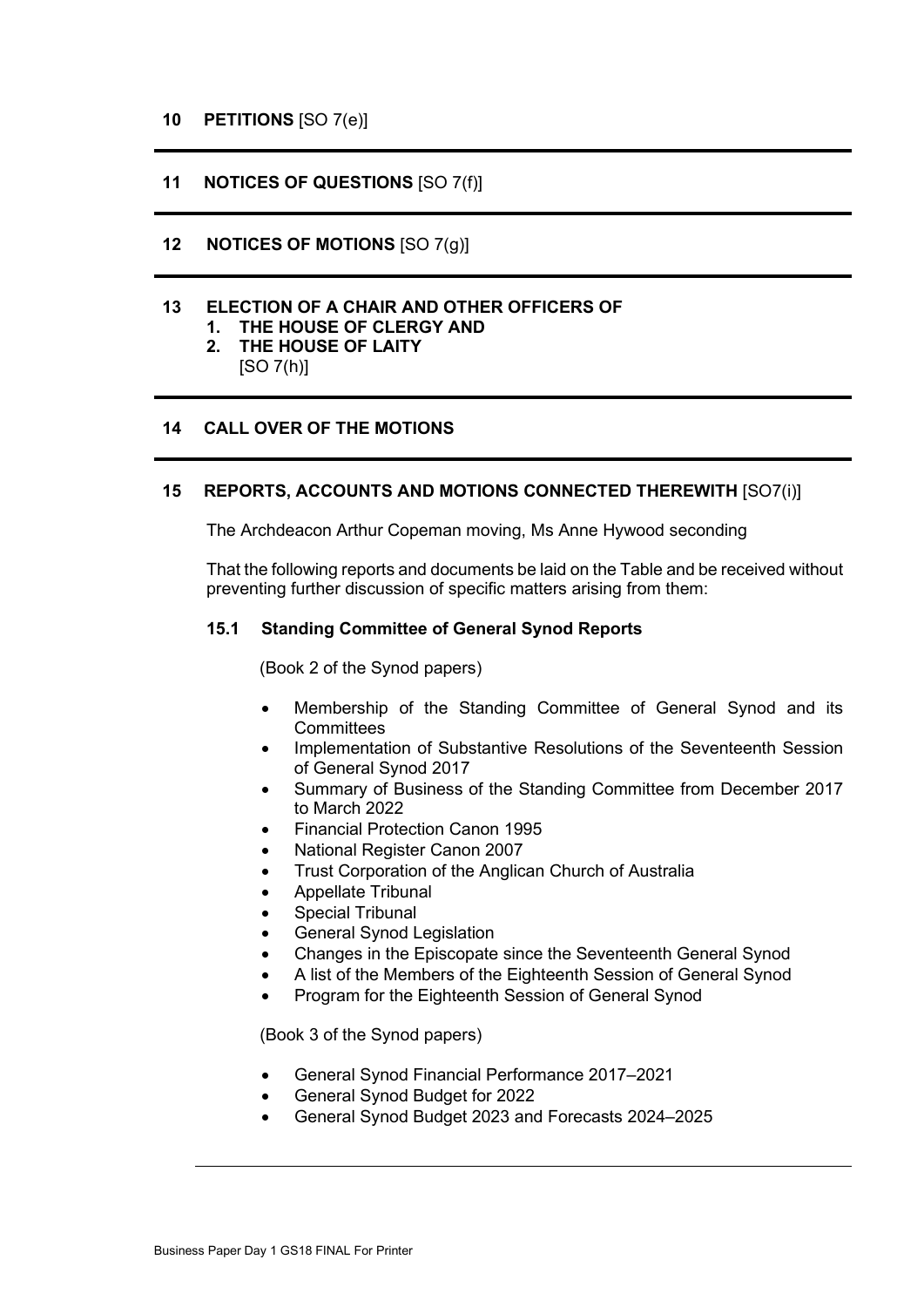# **15.2 Bills for Canons circulated in accordance with Section 27(1)(i) of the Constitution**

(Book 1 of the Synod papers)

- **Bill 01** A Bill for the Safe Ministry Legislation Amendments Canon 2022
- **Bill 02** A Bill for the Episcopal Standards (Child Protection) (Amendment) Canon 2022
- **Bill 03** A Bill for the Constitution Amendment (Mandatory Suspension) Canon 2022
- **Bill 04** A Bill for the Constitution Amendment (Mandatory Deposition) Canon 2022
- **Bill 05** A Bill for the Constitution (Repeal of Canon No 9 of 2010) Canon 2022
- **Bill 06** A Bill for the National Aboriginal and Torres Strait Islander Anglican Council Amendment Canon 2022
- **Bill 07** A Bill for a Defence Force Ministry (Amendment) Canon 2022
- **Bill 08** A Bill for the Special Tribunal (Removal from Office) Canon 2022
- **Bill 09** A Bill for the Episcopal Standards Investigations Amendment Canon 2022
- **Bill 10** A Bill for the Long Service Leave (Sabbatical Allowance Amendment) Canon 2022
- **Bill 11** A Bill for the Canon Concerning Services (Amendment) Canon 2022
- **Bill 12** A Bill for the Strategic Issues, Commissions, Task Forces and Networks Amendment Canon 2022
- **Bill 13** A Bill for the Eighteenth General Synod Participation Canon 2022
- **Bill 14** A Bill for the General Synod Presence Canon 2022

#### **15.3 Bills for Rules**

(Book 1 of the Synod papers)

- **Bill R1** A Rule to Amend Rule II Standing Committee (Conflict of Interest) 2022
- **Bill R2** A Rule to Amend Rule I Standing Orders (Speaking to Motions) 2022
- **Bill R3** A Rule to Amend Rule II Standing Committee (Membership) 2022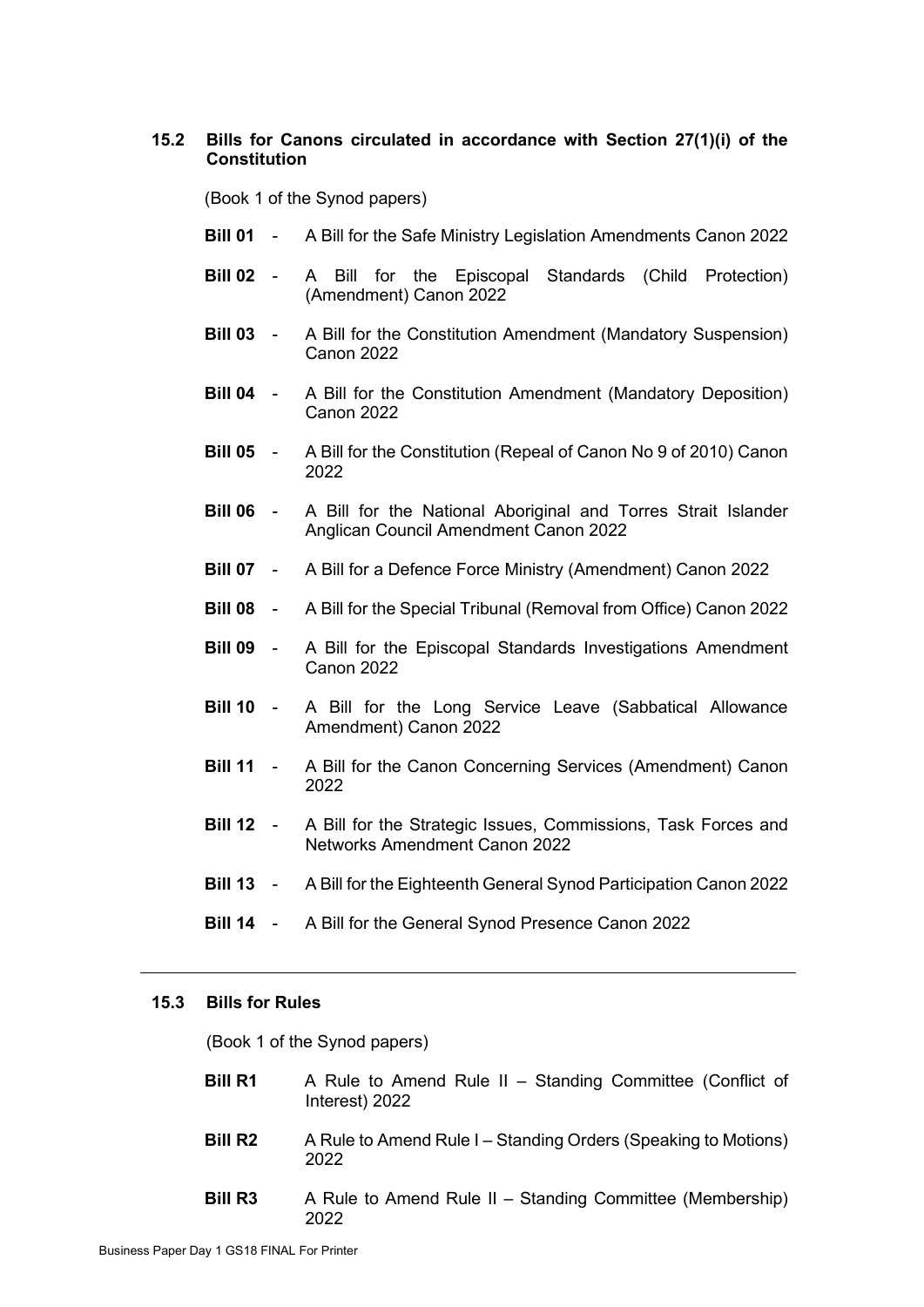**Bill R4** - A Rule to Amend Rule III Nominations and Balloting 2022

# **15.4 Commissions**

(Book 4 of the Synod papers)

- Church Law Commission
- Doctrine Commission
- Ecumenical Relations Commission,
- Liturgy Commission
- Mission and Ministry Commission
- Public Affairs Commission
- Safe Ministry Commission

# **15.5 Task Forces and Working Groups**

(Book 4 of the Synod papers)

- Family Violence Working Group
- Refugee and Migrant Working Group
- Viability and Structures Working Group
- Diocesan Financial Advisory Task Force
- General Synod Assessments Task Force

# **15.6 General Synod Bodies**

(Book 4 of the Synod papers)

- Anglican Board of Mission Australia
- Anglican Representative (National Redress Scheme) Limited
- Australian College of Theology
- Broughton Publishing
- Defence Force Board
- Long Service Leave Board
- National Aboriginal and Torres Strait Islander Anglican Council
- The National Home Mission Fund

# **15.7 Networks**

(Book 4 of the Synod papers)

- Advisory Council for Religious Life in Australia
- Anglican Schools Australia
- Anglican Theological Educators
- Anglicare Australia
- Australian Anglican Diaconal Association
- Australian Cathedral Deans Network
- Children's and Youth Ministry Network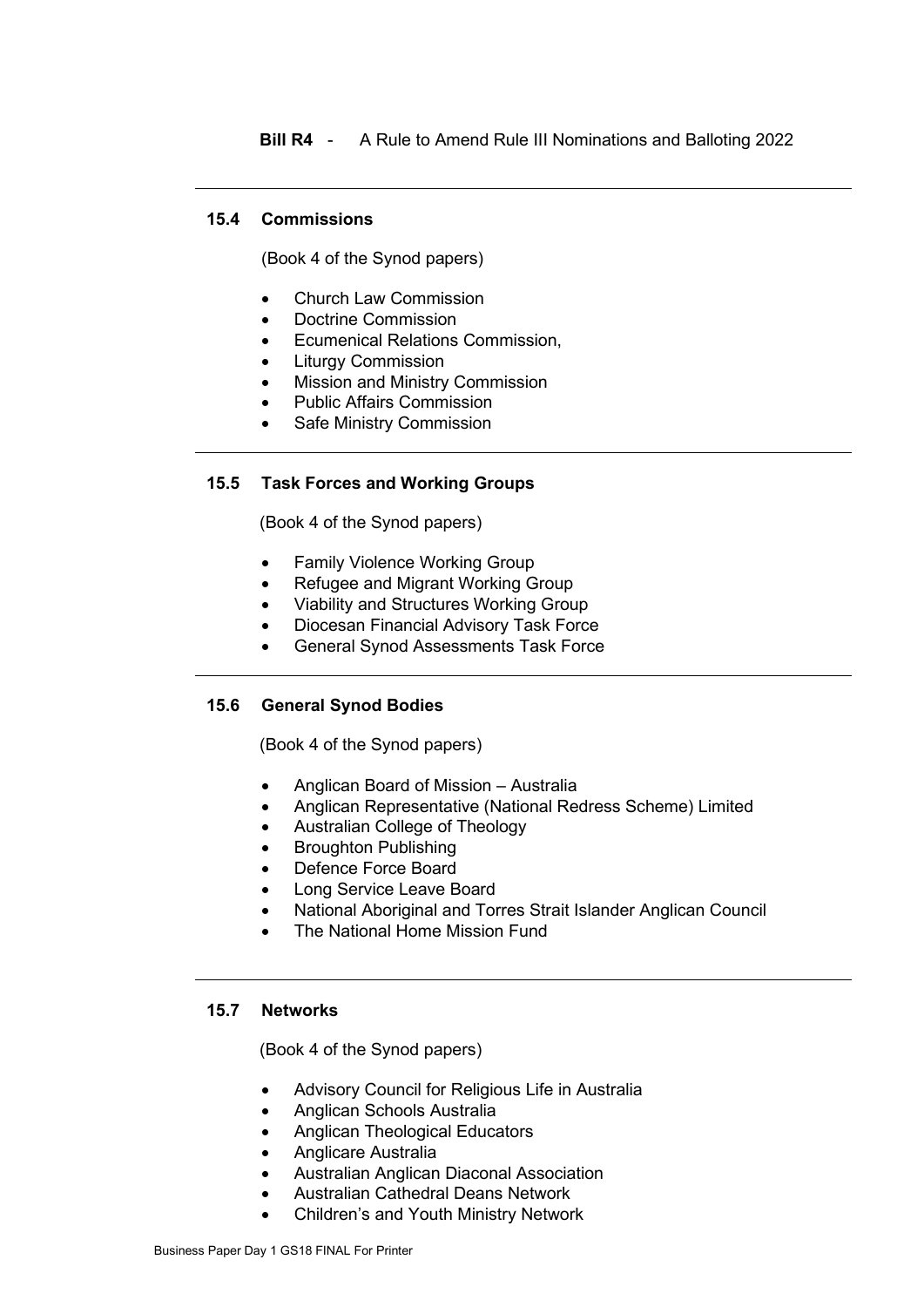- Defence Force Anglican Chaplaincy Inc
- National Network of Directors of Professional Standards
- Rural Ministry Network

#### **15.8 Other Groups**

(Book 4 of the Synod papers)

- Anglican Cursillo Movement of Australia
- Anglican Mothers Union Australia
- The Bush Church Aid Society of Australia
- Mission to Seafarers
- SPCKA SparkLit

# **15.9 Anglican Communion**

(Book 4 of the Synod papers)

• Anglican Consultative Council - Meeting of ACC17

# **15.10 Reports required of the Protection to the Environment Canon 2007**

(Book 4 of the Synod papers)

Reports from the dioceses of:

- Adelaide
- **Ballarat**
- **Bathurst**
- **Brisbane**
- **Bunbury**
- Canberra and Goulburn
- Gippsland
- Grafton
- **Melbourne**
- **Newcastle**
- Northern Territory
- Perth
- Tasmania
- Wangaratta.

# **16 MOTIONS BY REQUEST OF STANDING COMMITTEE** [SO 7(j)(i)]

*Note: By resolution 2010/1/09, the Standing Committee adopted the following guidelines for deciding which motions should be brought before General Synod by the request of the Standing Committee:*

*A bill or a resolution which –*

- *(a) Is recommended by the Standing Committee to be passed by General Synod;*
- *(b) Is recommended by a Commission, by a Task Force appointed by the Standing Committee or by a body constituted under a Canon of General Synod;*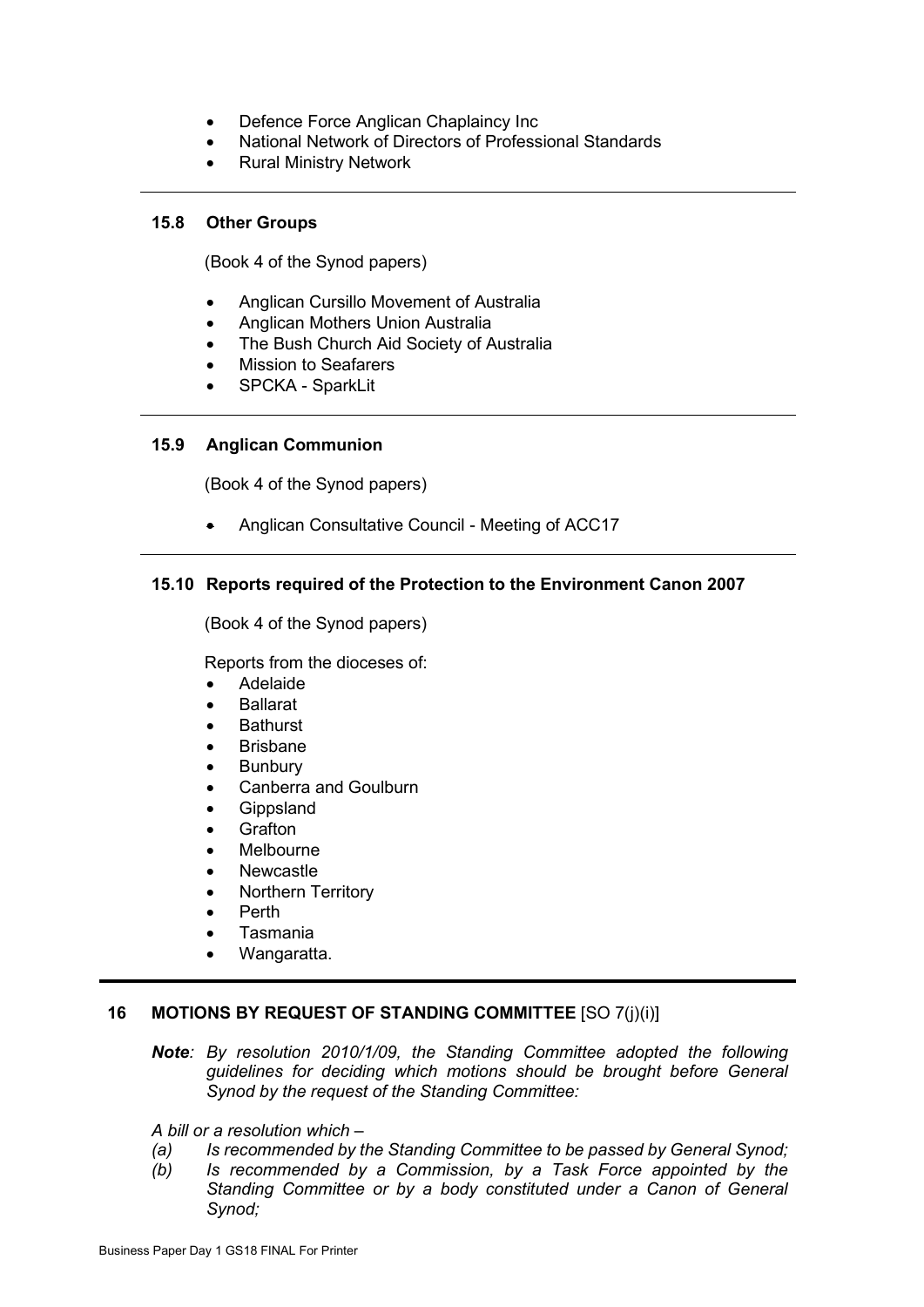- *(c) In the opinion of the Standing Committee is a matter of substantial importance to the Anglican Church of Australia or its relationships with other Churches;*
- *(d) In the opinion of the Standing Committee is necessary to be considered at the next session for the order and good government of the Anglican Church of Australia and to administer the affairs thereof;*

*and that matters be listed on the Business Paper under the relevant criteria above and identifying the signatory(ies) of the proposals.*

*The criterion or criteria by which the Standing Committee determined that a motion should be brought before General Synod by request of the Standing Committee are set out after the heading for that motion.*

*The signatory or signatories of the relevant proposal are set out at the head of the motion as mover and seconder. \*\*\*\*\*\*\**

**16.1 Bills to be declared by the Synod to be Group Discussion Bills** [SO 37B(a) and 63(5A)].

There is no bill in this category.

**16.2 Motions to be declared by the Synod to be handled by Group Discussion**  [SO 37B]

There is no motion in this category.

**16.3 Motions relating to Financial Matters** (*Book Ref 3*) Criterion (a)

Mr Keith Stephens moving, Bishop Michael Stead seconding

- 16.3.1 That the Treasurer's report on the financial position of the General Synod at 31 December 2021 be received.
- 16.3.2 That the audited financial statements of the General Synod for the year ended 31 December 2021, as adopted by Standing Committee, be received.
- 16.3.3 That the General Synod budget for the year ended 31 December 2022, as approved by Standing Committee, be received.
- 16.3.4 That the General Synod budget for the year ended 31 December 2023 be approved.
- 16.3.5 That Synod receives the General Synod forecast budget for years ended 31 December 2024 and 2025.

[See motions 8.5 (Suspension of Standing Orders) and 8.7.3 to 8.7.4 (Orders of the Day)]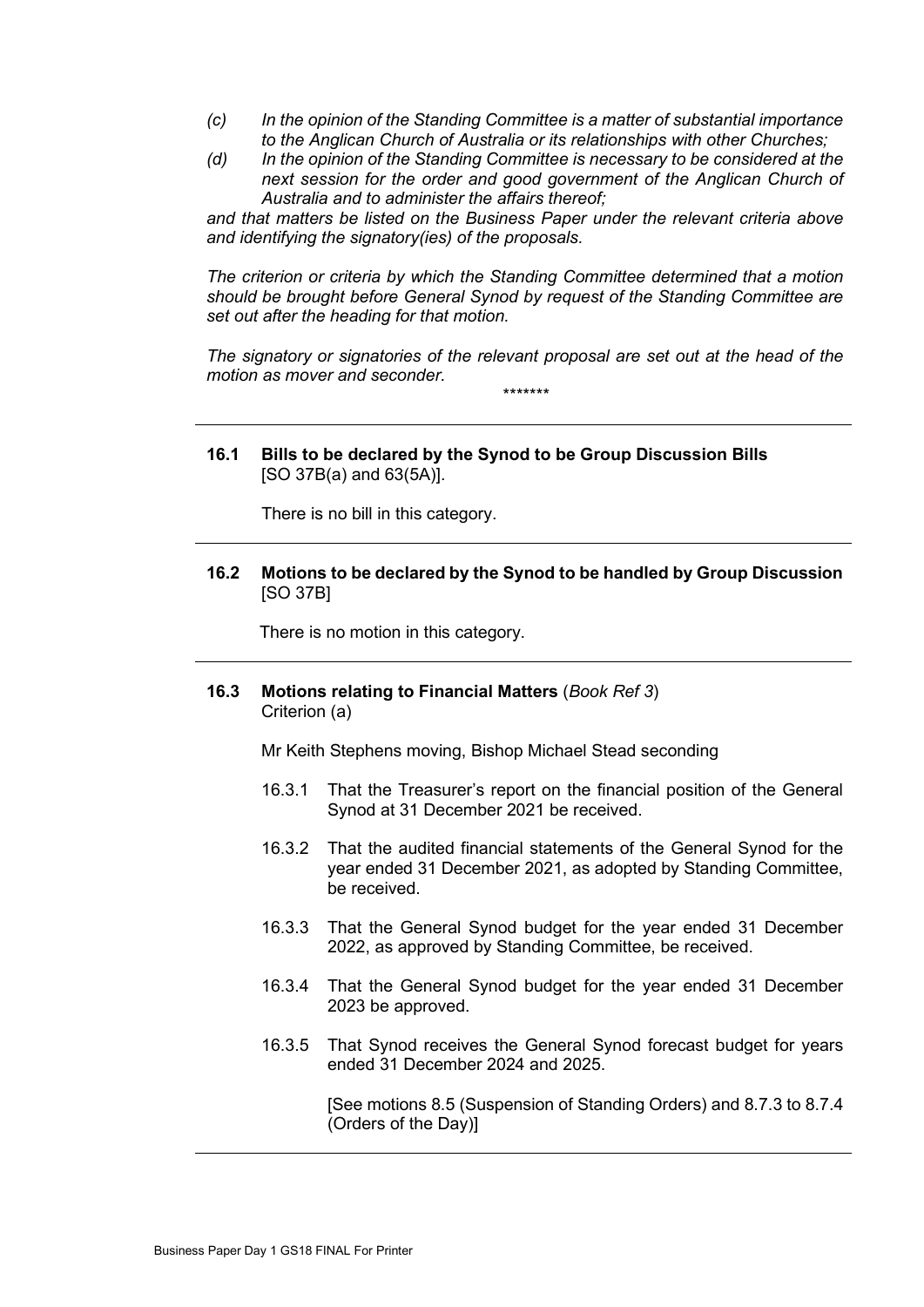## **16.4 National Anglican Family Violence Project** (*Book Ref 4-105)* Criterion (b)

The Rev'd Tracy Lauersen moving, Bishop Genieve Blackwell seconding

The General Synod receives the reports of the National Anglican Family Violence Project commissioned by the Anglican Church of Australia Standing Committee:<br>A L

- National Anglican Family Violence Research Report: for the Anglican Church of Australia
- II. NAFVP Prevalence Study Report,
- III. NAFVP Clergy and Lay Leaders Study Report, and<br>IV. NAFVP Experience Study Report, and
- NAFVP Experience Study Report, and
- a) notes the 28 findings of the Research Project
- b) laments the violence which has been suffered by some of our members and repents of the part we have played in allowing an environment where violence went unaddressed
- c) requests dioceses to respond to the findings of the National Family Violence Project and to introduce and develop primary prevention strategies and pastoral responses relating to family violence.
- **16.5 Ten Commitments for Prevention and Response to Domestic and Family Violence in the Anglican Church of Australia** (*Book Ref 4-105)* Criterion (b)

Bishop Genieve Blackwell moving, Dr Karin Sowada seconding

The General Synod

- a) notes the development of the Ten Commitments for Prevention and Response to Domestic and Family Violence in the Anglican Church of Australia as a best practice guide for the Anglican Church of Australia to prevent and respond to violence.
- b) notes the endorsement of the Ten Commitments for prevention and response to domestic and family violence in the Anglican Church of Australia by the Standing Committee
- c) thanks those dioceses who have adopted the Ten Commitment's in their recent diocesan Synods
- d) encourages remaining dioceses to adopt the Ten Commitment's at their coming synods.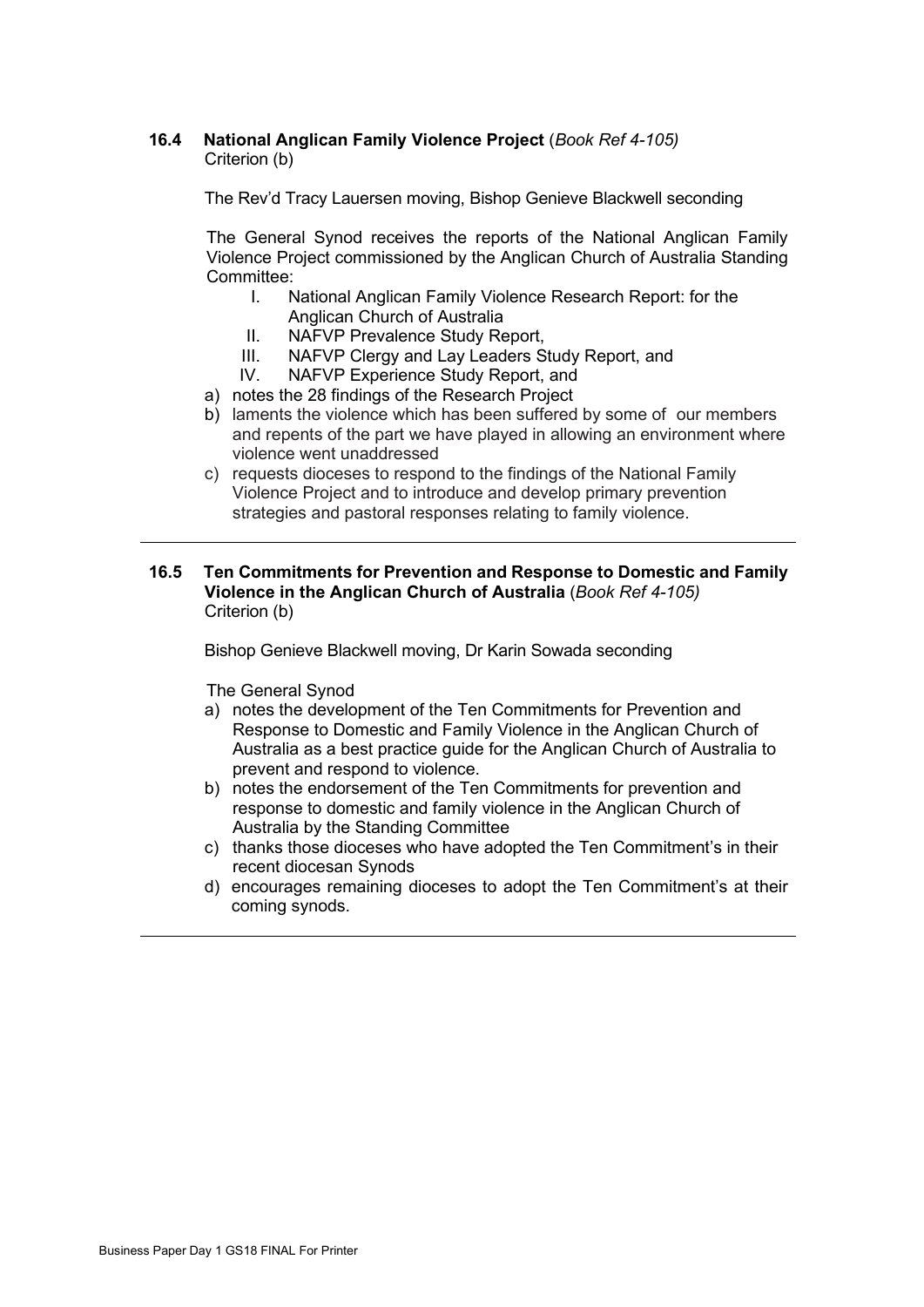# **16.6 Families and Culture Commission** (*Book Ref 4-105)*

Criterion (b)

Dr Karin Sowada moving, Bishop Genieve Blackwell seconding

The General Synod, noting the results of the National Anglican Family Violence Research Project, the scope of prevention work outlined in the Ten Commitments made by the Church and the long-term nature of culture change a) ratifies the new Families and Culture Commission established by the

- General Synod Standing Committee
- b) confirms the functions of the Families and Culture Commission to be
	- I. to examine questions that relate to family violence affecting members of the Church, the drivers of violence and the well-being of families and women referred to it by the Primate, the Standing Committee or the General Synod, and to report thereon to the referring party and to the Standing Committee, and
	- II. to make recommendations to the Standing Committee on matters relating to family violence affecting members of the Church, violence prevention and the well-being of families and women.
- c) confirms that any resolutions at this Synod which referred tasks to the Family Violence Working Group will now be referred to the Families and Culture Commission.

# **16.7 Resourcing the Families and Culture Commission** (*Book Ref 4-106)* Criterion (b)

The Rev'd Tracy Lauersen moving, Dr Karin Sowada seconding

The General Synod, noting the results of the National Anglican Family Violence Research Project, the scope of prevention work outlined in the Ten Commitments made by the Church and the long-term nature of culture change, supports the allocation of General Synod resources to meet the objectives of the Family and Culture Commission, and

- a. requests the Treasurer to recast the General Synod budget to allocate \$52,000 to the Family and Culture Commission in the 2022 General Synod Statutory Assessment budget and \$186,000 in the 2023 budget and 2024-25 forecasts; and
- b. requests Standing Committee to apply this funding to staffing and resourcing the Anglican Church of Australia's prevention and response to family violence affecting its members.

# **16.8 Family Violence and First Nations Communities** (*Book Ref 4-106)* Criterion (b)

Bishop Genieve Blackwell moving, the Rev'd Tracy Lauersen seconding

The General Synod, noting the new Federal Government draft national plan to end violence against women and children that prioritises two five-year Aboriginal and Torres Strait Islander action plans, requests the Families and Culture Commission to continue to monitor this development, to work with the National Aboriginal and Torres Strait Islander Anglican Council (NATSIAC), the Church's First Nations leaders and relevant diocesan teams to assist them to develop family violence prevention resources appropriate for their context and to report back to the next General Synod.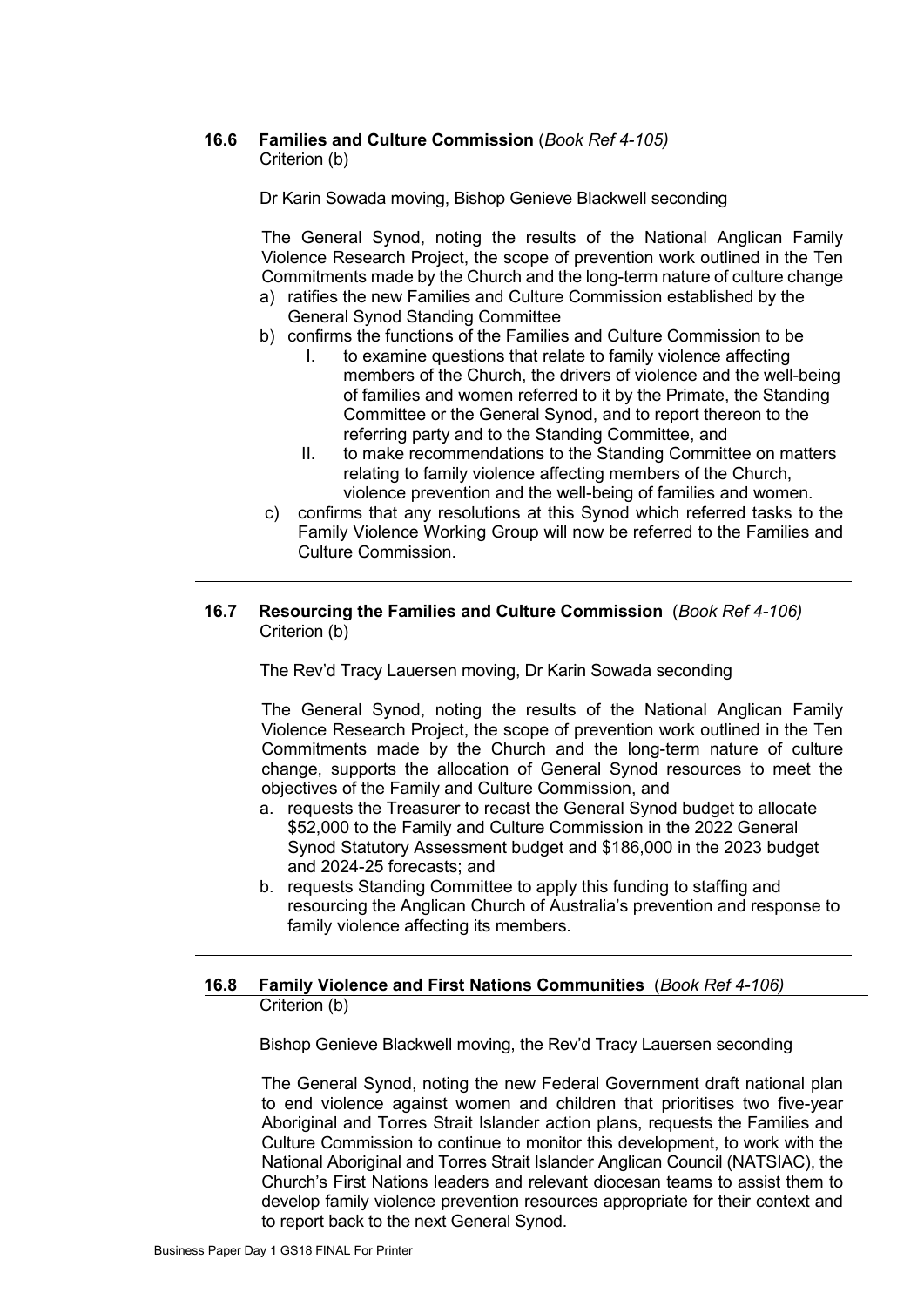# **16.9 Anglican Lutheran Dialogue - Perspectives on Mission** (*Book Ref 4-023)* Criterion (b)

Archbishop Phillip Aspinall AC moving, Bishop John Stead seconding

The General Synod

- (i) commends the Anglican-Lutheran Dialogue Group for *Perspectives on Mission;*
- (ii) notes the Doctrine Commission's advice that *Perspectives on Mission* conforms to the doctrine of this Church and that it is suitable for the purpose for which it is intended, that is as a third appendix to *Common Ground*; and adopts it for that purpose;
- (iii) encourages members of the Anglican Church of Australia to study *Common Ground* and *Perspectives on Mission* and to foster closer cooperation and relations with the Lutheran Church of Australia.

## **16.10 Jobseeker** *(Book Ref 4-057)* Criterion (b)

The Rev'd Prof Peter Sandeman moving, Dr Carolyn Tan seconding

The General Synod –

- 1. Notes that:
	- a) More than a million people across Australia live on government payments that do not cover the cost of housing, food, transport and healthcare.
	- b) The next generation is paying the price of poverty. Over one million children live in households reliant on JobSeeker. Living on JobSeeker is the biggest risk to growing up in poverty.
	- c) The Government has previously briefly raised the rate of JobSeeker above the poverty line, lifting hundreds of thousands of people out of poverty. It has the power to do this again.
- 2. Calls for:
	- a) An immediate raise to the rate of JobSeeker above the poverty line.
	- b) An independent Social Security Commission with the power to set government payments, to make sure payments never again fall below the poverty line.

# **16.11 Climate Change – Call on Australian Governments (***Book Ref 4-060)* Criterion (b)

The Very Rev'd Dr Peter Catt moving, Bishop Murray Harvey seconding

Noting*:*

A. Australia's endorsement of the 2015 UN Paris Climate Change Agreement (COP21) and in particular the global framework to avoid dangerous climate change caused by emissions of greenhouse gases by limiting global warming to well below 2°C and pursuing efforts to limit it to 1.5°C.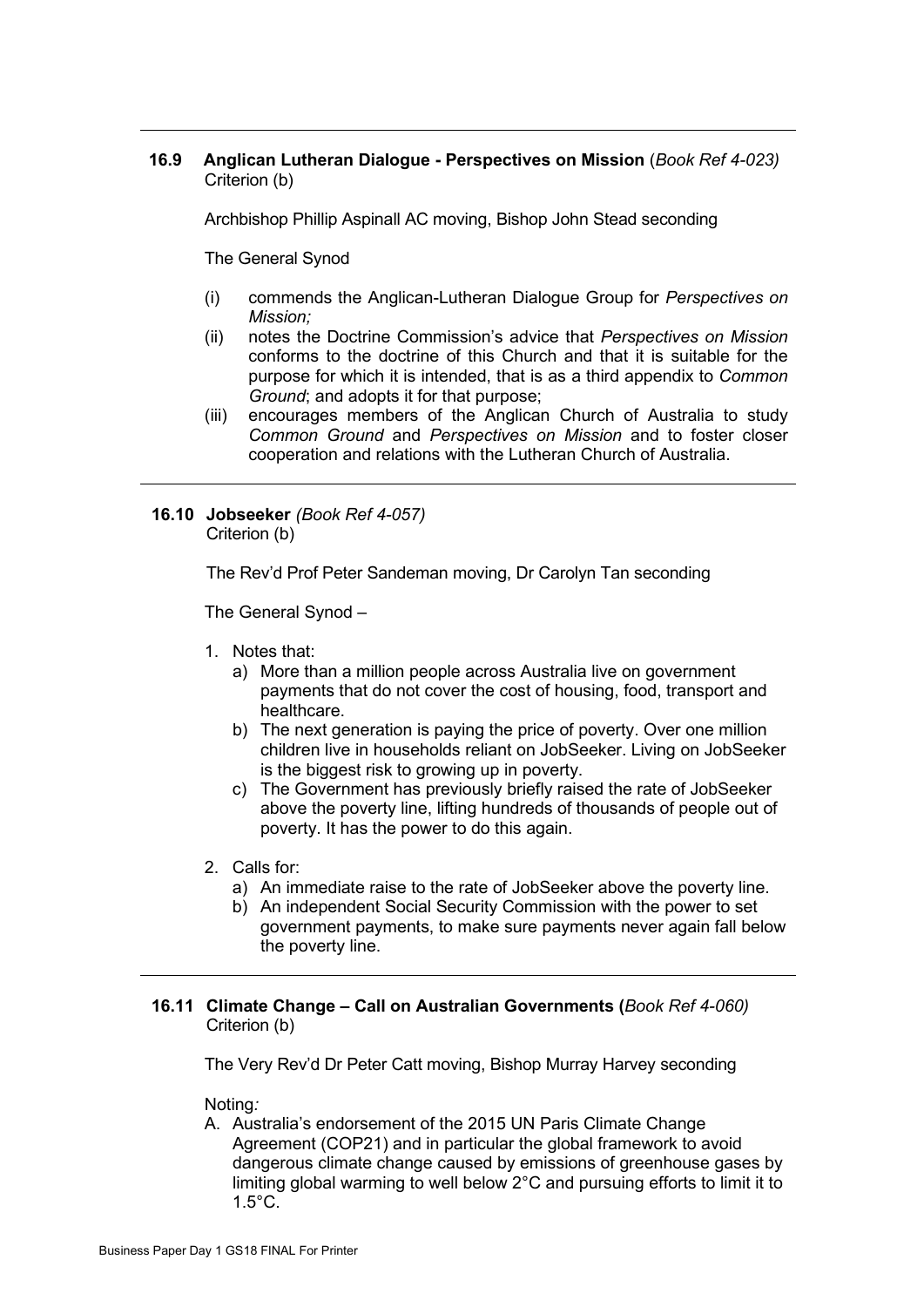- B. Australia's pledge to the 2021 UN Glasgow Conference (COP26) to achieve nett zero emissions by 2050, and the endorsement of this pledge by both the Coalition government at the time of the Conference and the Australian Labour Party then in Opposition.
- C. That all Australian sub-national governments have also endorsed the goal of nett zero emissions by 2050 or earlier.
- D. That all levels of Australian government apart from WA and NT have committed to interim reductions by 2030.
- E. That urgent action to keep the 1.5C goal alive was called for at COP26 with 190 countries pledging to rapidly phase down their use of coal – a pledge that was not adopted by Australia.
- F. That while Australian greenhouse gas emissions in the electricity generation sector are declining, in all other sectors including transport, agriculture and resource extraction emissions continue to increase consistent with a 3C warming scenario if other countries followed similar policies and emissions trajectories.

# This Synod

- 1. understands the theological value of the natural world as a divine blessing intended by God to flourish and to be shared in harmony by human communities, and recognises that this blessing has been spoiled and abused by human greed and carelessness;
- 2. laments the suffering already being endured across the world by communities facing drought, water insufficiency, loss of arable lands, destructive fire events, cyclones, floods and rising sea levels, and the increasing threat to life caused by rising global temperatures, air pollution and loss of biodiversity which will be borne disproportionately by the poorest of the world's poor;
- 3. is appalled at the lack of action by governments and powerful corporations who pay lip-service to the need for climate action but do not take the urgent and far-reaching actions consistent with avoiding climate catastrophe and immense suffering;
- 4. is ashamed of the low ambition for climate action shown by government, major institutions and businesses in Australia, and resolves to hold major stakeholders to account;
- 5. calls upon the Federal government to explain how its stated support for the 1.5C warming goal can be consistent with its refusal to adopt the COP26 pledge to phase down the use of coal;
- 6. calls on all levels of Australian government to significantly lift interim 2030 emissions targets in recognition that action must be taken this decade to avoid breaching the 1.5C warming target;
- 7. calls upon the Federal and each of the sub-national governments to advise what policies it has implemented or plans to implement in order to achieve both the net zero by 2050 goal and the keeping of global warming below 1.5C;
- 8. demands that Australian governments enact legislation to ensure businesses profiting from our shared environment are made accountable and financially responsible for the true cost of environmental degradation including climate change mitigation and adaptation;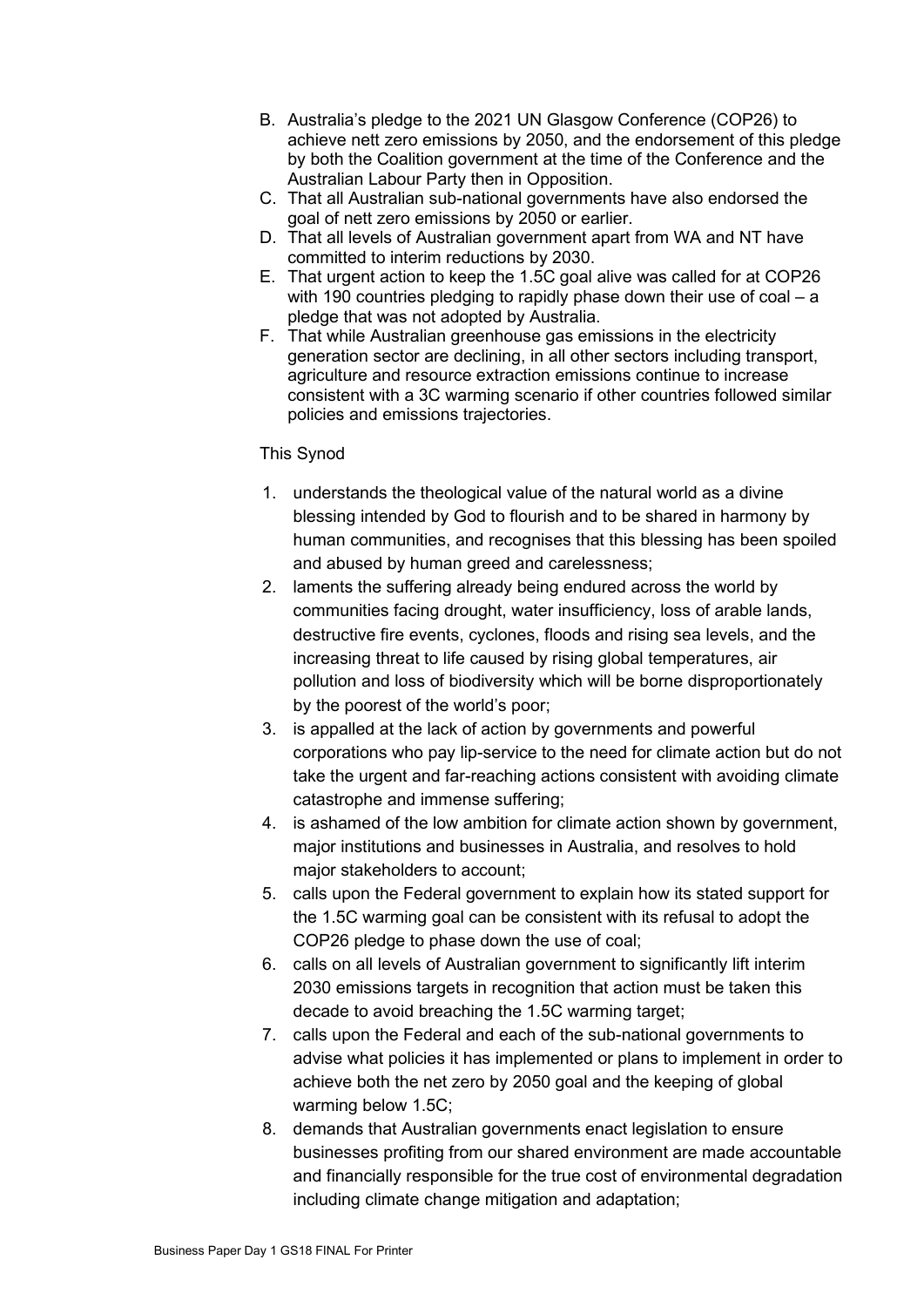9. encourages all levels of Australian government to think beyond the next budget cycle, to commit the level of resources consistent with the scale of the problem, to equip and encourage Australian institutions, media organisations, businesses and places of learning in order that we can work together to develop imaginative and creative responses to climate catastrophe.

#### **16.12 Climate Change – Call to the Church** *(Book Ref 4-058)* Criterion (b)

The Very Rev'd Dr Peter Catt moving, The Ven Tiffany Sparks seconding

That this Synod,

A. Noting:

- 1. Resolution A17:05 of the Anglican Consultative Council (ACC) 2017, in which the ACC recognised that there is a Climate Emergency and called on member churches to respond in ways that are 'a living testament to our faith';
- 2. Resolution A17:06 of the ACC 2017, in which the ACC called upon member churches to work towards building climate resilience;
- 3. That the 2020 meeting of the General Synod of The Church of England (C of E) called on 'all parts of the C of E …, to work to achieve year-on-year reductions in emissions and urgently examine what would be required to reach net zero emissions by 2030 in order that a plan of action can be drawn up to achieve that target'.
- 4. With concern, the lack of progress in the Anglican Church of Australia in reporting on the Protection of the Environment Canon 2007 and reporting on the calculation of emissions as requested in R62/17.
- B. Recognises that the global climate emergency is a crisis for God's creation, and a fundamental injustice.
- C. Affirms the actions involving worship, mission, advocacy, and community participation commended to the Church in ACC 2017 Resolutions A17.05 and A17.06.
- D. Encourages the Diocese and Agencies of the Anglican Church of Australia to work towards net zero carbon emissions by 2040.
- E. Urges the Diocese and Agencies of the Anglican Church of Australia to:
	- 1. Strengthen their efforts to report on the Protection of the Environment Canon 2007;
	- 2. Submit their best estimates of carbon emissions on an annual basis to The Standing Committee to enable us as a Province to track our progress toward net zero carbon emissions; and
	- 3. Embrace the actions commended to the Church through ACC 2017 Resolutions A17.05 and A17.06.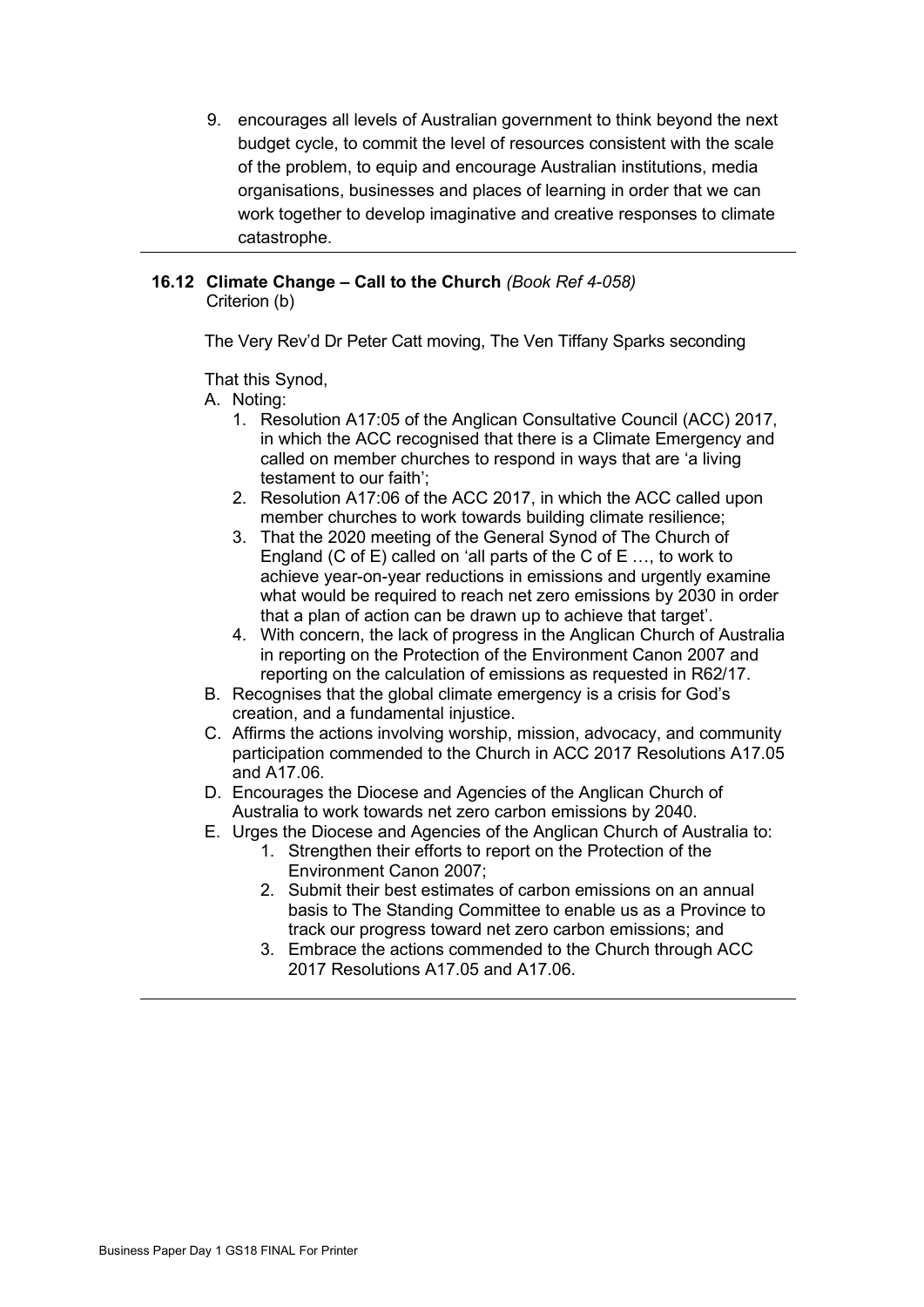# **16.13 Safe Ministry - Child Safety Regulatory Environment** (Book Ref 4-078) Criterion (b)

Ms Audrey Mills moving, Ms Dianne Shay seconding

The General Synod, in the light of developing child safety regulatory requirements of States and Territories, requests the Standing Committee to establish a group to:

- a. review the compliance, audit and reporting obligations of dioceses under the *Safe Ministry to Children Canon 2017* in light of the child safety regulatory requirements imposed on those dioceses by the laws of State and Territories applicable to them;
- b. provide recommendations as to whether, and if so how, the requirements of the *Safe Ministry to Children Canon 2017* might be changed for dioceses now subject to a regime imposed by a State or Territory with requirements covering the same subject matter;
- c. provide recommendations as to whether, and if so how, to exempt from compliance with the obligations in the *Safe Ministry to Children Canon 2017* to dioceses subject to equivalent statutory requirements imposed by a State or Territory;
- d. report to the Standing Committee at least twelve months prior to the Nineteenth Session of General Synod;
- e. present for the approval of the Standing Committee instructions for any legislation to be drafted by the Church Law Commission for consideration at the Nineteenth Session of General Synod.

The group will consist of the follow persons appointed by the Standing Committee in consultation with the Safe Ministry Commission:

- i. a chair;
- ii. two representing dioceses in jurisdictions where there are statutory regulatory frameworks relating to child safe standards;
- iii. one from another Christian denomination with experience in undertaking child safety audit processes;
- iv. one from the wider community with experience in child safety audit processes and who is not currently providing services as an employee or contractor to the Anglican Church of Australia or its dioceses;
- v. four members of the Safe Ministry Commission.

#### **16.14 Safe Ministry Priorities** (*Book Ref 4-078)* Criterion (b)

Ms Audrey Mills moving, Ms Dianne Shay seconding

The General Synod requests the Safe Ministry Commission:

a) to measure and review the Church's progress towards being a child safe institution in light of the National Principles for Child Safe Organisations, and report to the Standing Committee;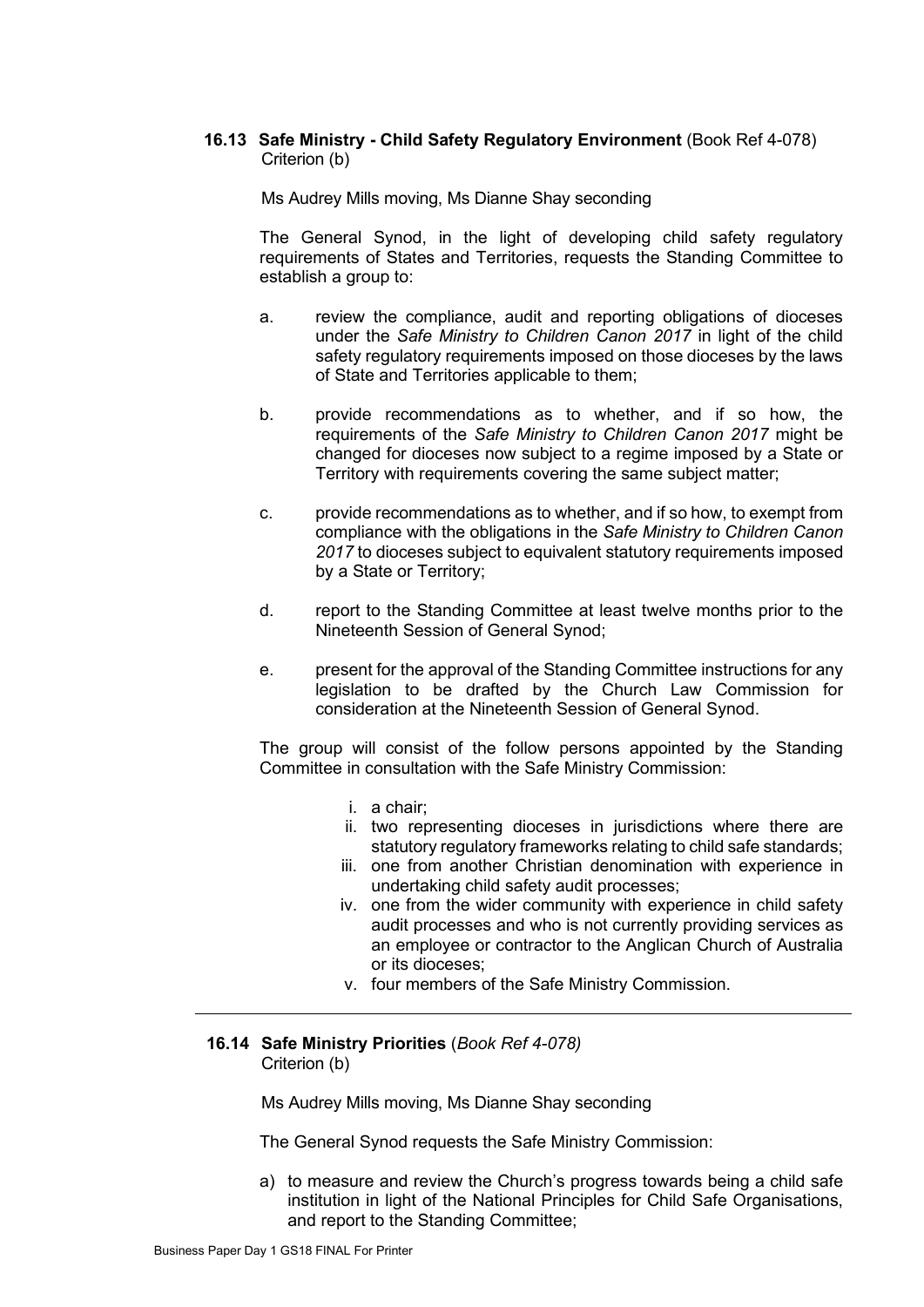- b) to continue to report to the Standing Committee on the Church's progress towards responding to the recommendations of the Royal Commission into Responses to Child recommendations to the Standing Committee as to any further actions to be taken;
- c) in consultation with diocesan safe ministry authorities to develop a clear, accessible and child-focused complaint handling policy which addresses the guidelines provided in the National Office for Child Safety Complaint Handling Guide, and make recommendations to the Standing Committee;
- d) to report to the 19<sup>th</sup> General Synod as to the progress of the Church in the development and implementation of safe ministry policies and structures;
- e) to review *Faithfulness in Service*:
	- i. in consultation with the Family & Domestic Violence Working Group to examine whether amendments should be made to respond to family and domestic violence; and
	- ii. to examine whether amendments should be made to safeguard adults at risk
	- iii. in the light of the statutory regulatory frameworks relating to child safe standards

and report to the Standing Committee with any proposed amendments.

#### **16.15 Persons of Concern Video** *(Book Ref 4-079)* Criterion (b)

Bishop Greg Anderson moving, Bishop Ian Coutts seconding

The General Synod:

- a) notes the endorsement of the Persons of Concern video by the Standing Committee; and
- b) requests the Safe Ministry Commission to consult with dioceses to seek feedback regarding the usage and usefulness of the resource.

#### **16.16 Ministry Wellbeing and Development: Policy Guidelines and Resources***.* (*Book Ref 4-079)* Criterion (b)

The Rev'd Tracy Lauersen moving, Bishop Ian Coutts seconding

The General Synod notes:

- a) Royal Commission recommendations 16.4, 16.44 and 16.45 for national mandatory standards for professional development, professional/pastoral supervision and performance appraisals; and
- b) the endorsement of the *Ministry Wellbeing and Development: Policy, Guidelines and Resources* document by the Standing Committee

and encourages dioceses to fully implement the policy and guidelines to enhance the wellbeing and professional development of clergy and some paid church workers.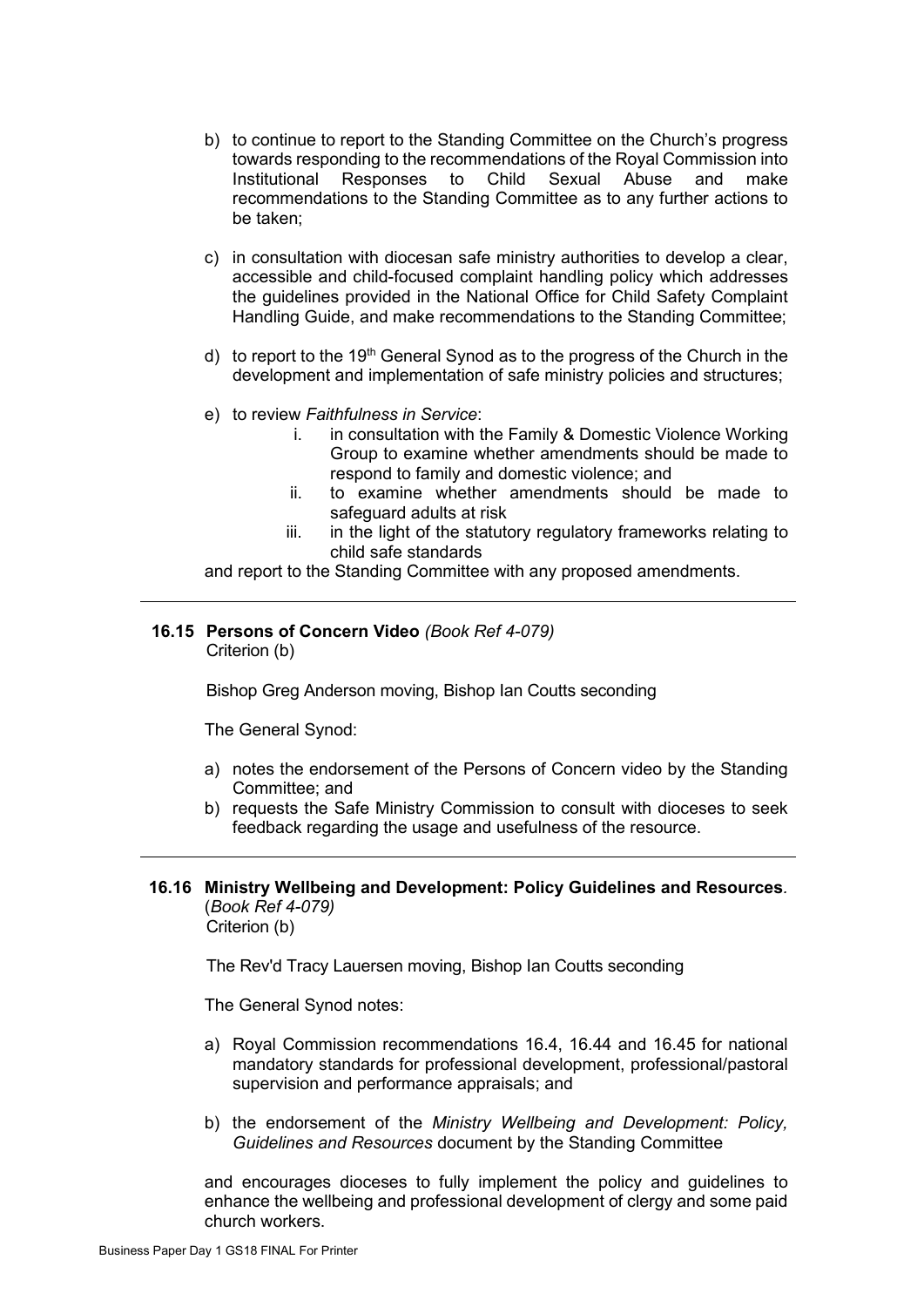**16.17 Safe Ministry Resource – Providing pastoral support to people affected by sexual abuse** (*Book Ref 4-079)* Criterion (b)

The Rev'd Prof Peter Sandeman moving, Bishop Greg Anderson seconding

The General Synod:

- a) notes the endorsement of the *Providing pastoral support to people affected by sexual abuse: Guidance for clergy and church workers in the Anglican Church of Australia* resource by the Standing Committee; and
- b) encourages dioceses to make this resource available to clergy and church workers providing pastoral care to enhance the pastoral care of those who have been affected by sexual abuse.

# **16.18 National Council of Churches – Safer Churches Conference** (*Book Ref 4 -080)*

Criterion (b)

Bishop Ian Coutts moving, Ms Dianne Shay seconding

The General Synod commends the National Council of Churches in Australia for organising the *Safer Churches Conference* on transforming the culture of safeguarding within Australian churches, and supports ongoing joint action by member churches and other participating Australian churches to promote the welfare and safety of all people within their communities. The General Synod requests the General Secretary to convey this resolution to the General Secretary of the National Council of Churches in Australia.

# **16.19 Anglican Communion Safe Church Commission – Guidelines** Criterion (a)

Mr Garth Blake AM SC moving, Ms Audrey Mills seconding

This General Synod welcomes the *Guidelines to enhance the safety of all persons – especially children, young people and vulnerable adults – within the provinces of the Anglican Communion* approved by the Anglican Consultative Council in May 2019, and asks the Safe Ministry Commission to review the guidelines and report to the Standing Committee on any steps necessary to implement them.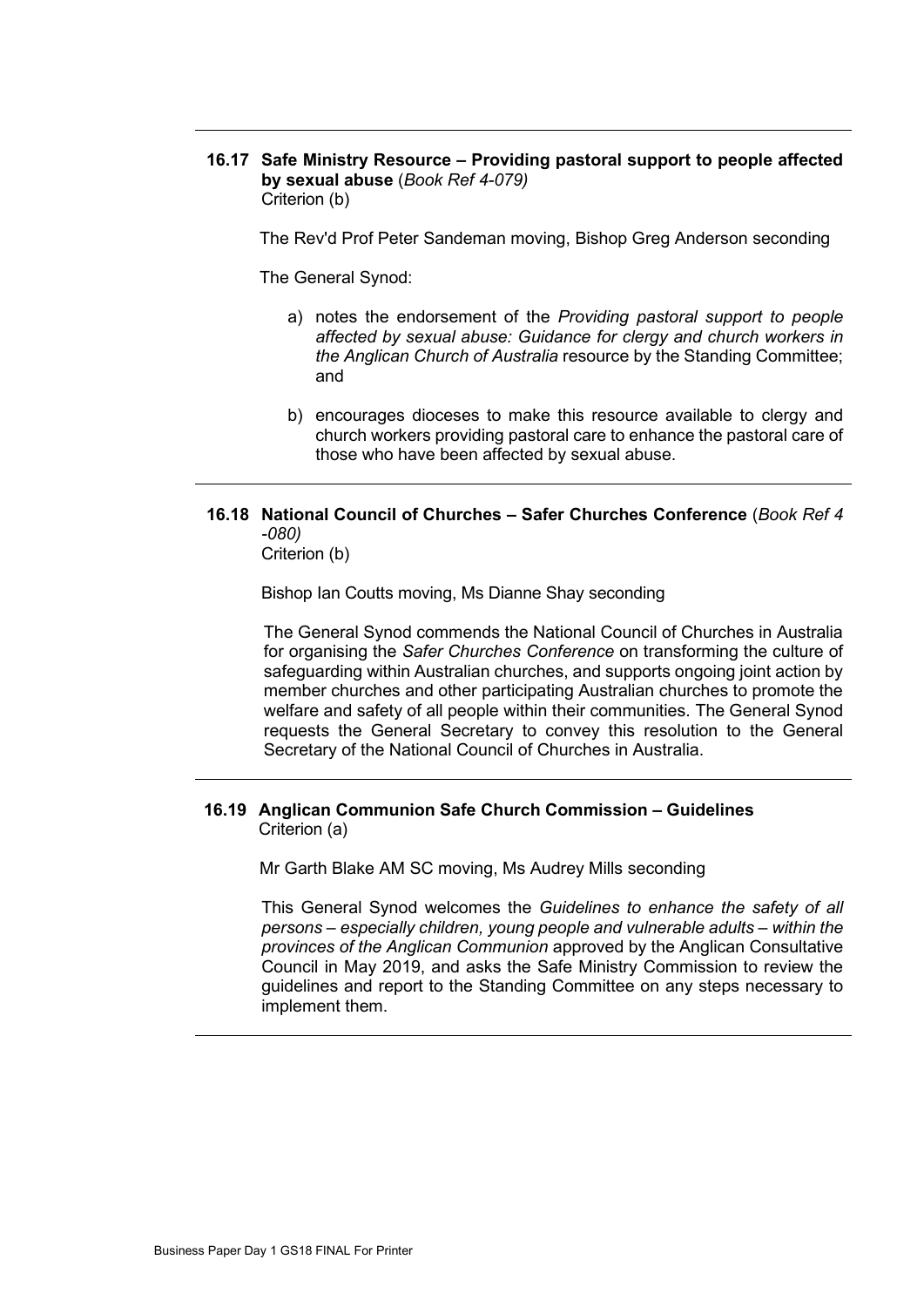# **16.20 Defence Chaplaincy** (*Book Ref 4-295)*

Criterion (b)

Mr Allan Gallimore moving, The Rev'd Catherine Wynn Jones seconding

The General Synod

- thanks God for the wonderful ministry of Anglican Defence Chaplains undertaken in the increasingly difficult climate of growing secularism and pluralism
- thanks God for the privileged position and blessed opportunity to still have Christian chaplains living among and ministering to our Defence Force personnel
- notes the significant reduction in support for the Bishop provided by Australian Government Department of Defence and encourages each diocese to financially support Defence Chaplaincy by collecting a congregational donation each year on Defence Sunday (the Sunday before Remembrance Day)
- affirms the importance of Anglican Defence Chaplaincy as a critical element of the Church's ministry, notes the benefits to the Church of partnering with Defence Chaplaincy in gospel ministry, notes the strategic importance of having high calibre younger women and men serve as chaplains, and therefore encourages each diocese to work with the Bishop to the Defence Force in recruiting them.

#### **16.21 Mission to Seafarers** (*Book Ref 4-554)* Criterion (b)

Bishop John Stead moving, Bishop Gary Nelson seconding

That General Synod

- a) receives the report of the Mission to Seafarers
- b) recognises and seeks to include the celebration of Sea Sunday annually as a way to support the ministry of the Mission to Seafarers and highlight the plight of Seafarers
- c) calls on the Federal and State Governments to take seriously its responsibility under the Maritime Labour Convention 2006 and fully fund shore-based Seafarer welfare centers
- d) respectfully requests the Primate to convey the above terms of this resolution to the Prime Minister and Federal Transport Minister and Shadow counterparts.

# **17 MOTIONS FOR BILLS FOR CANONS BY REQUEST OF STANDING COMMITTEE** [SO 7(j)(i)]

**17.1 Bill 01 – A Bill for the Safe Ministry Legislation Amendments Canon 2022** *(Book Ref 1-02)*

Mr Garth Blake AM SC moving, Ms Audrey Mills seconding

That a Bill for the Safe Ministry Legislation Amendments Canon 2022 be approved in principle.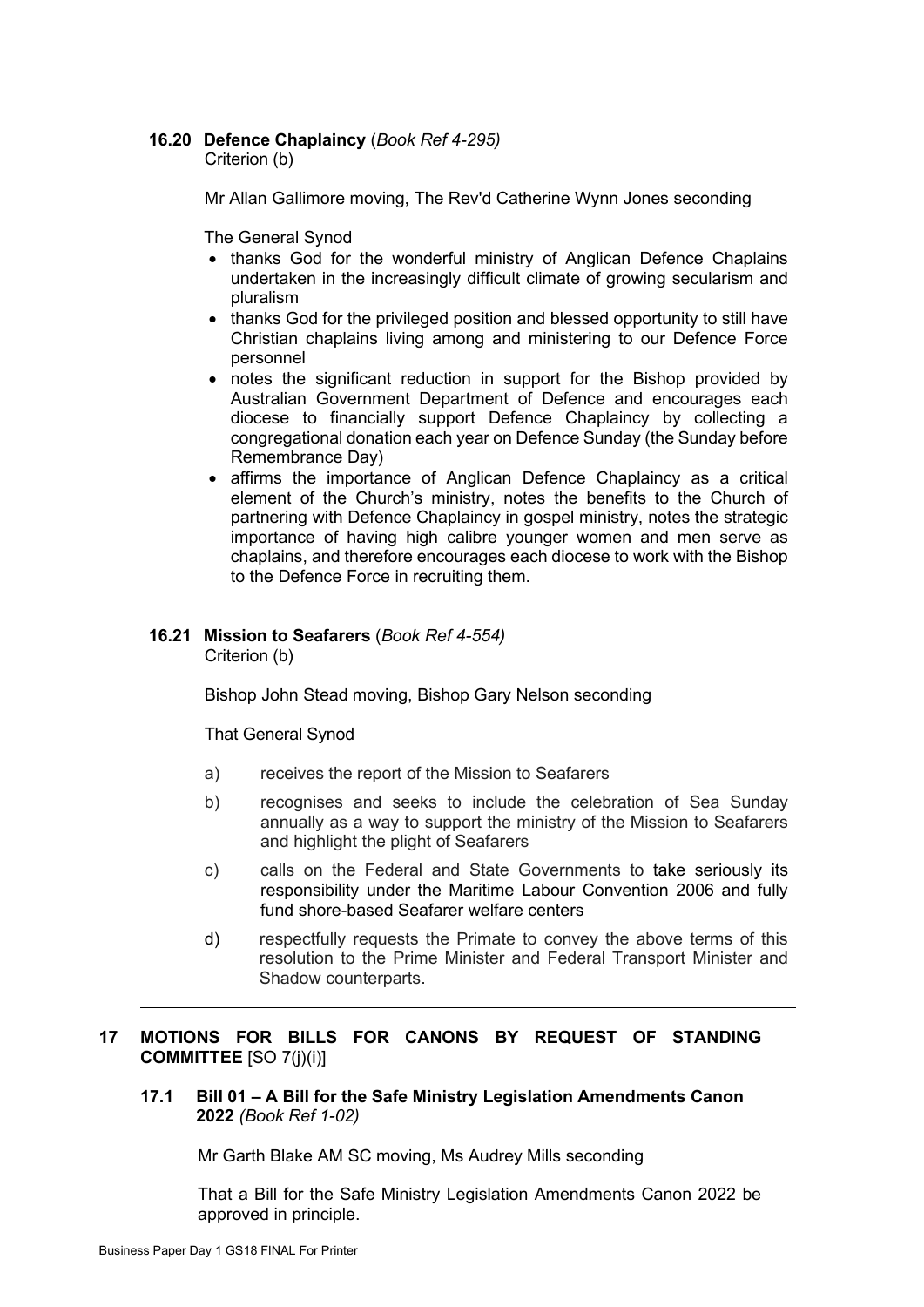# **17.2 Bill 02 – A Bill for the Episcopal Standards (Child Protection) (Amendment) Cannon 2022** *(Book Ref 1-33)*

Mr Garth Blake AM SC moving, Ms Audrey Mills seconding

That a Bill for the Episcopal Standards (Child Protection) (Amendment) Canon 2022 be approved in principle.

# **17.3 Bill 03 – A Bill for the Constitution Amendment (Mandatory Suspension) Canon 2022** (*Book ref 1-37*)

Mr Garth Blake AM SC moving, Ms Audrey Mills seconding

That a Bill for the Constitution Amendment (Mandatory Suspension) Canon 2022 be approved in principle.

## **17.4 Bill 04 - A Bill for the Constitution Amendment (Mandatory Deposition) Canon 2022** *(Book Ref 1-41)*

Mr Garth Blake AM SC moving, Ms Audrey Mills seconding

That a Bill for the Constitution Amendment (Mandatory Deposition) Canon 2022 be approved in principle.

# **17.5 Bill 05 - A Bill for the Constitution (Repeal of Canon No 9 of 2010) Canon 2022** *(Book Ref 1-45)*

Justice Debra Mullins AO moving, Justice Michael Meek seconding

That a Bill for the Constitution (Repeal of Canon No 9 of 2010) Canon 2022 be approved in principle

## **17.6 Bill 06 - A Bill for the National Aboriginal and Torres Strait Islander Anglican Council Amendment Canon 2022** *(Book Ref 1-47)*

Bishop Chris McLeod moving, Justice Debra Mullins AO seconding

That a Bill for the National Aboriginal and Torres Strait Islander Anglican Council Amendment Canon 2022 be approved in principle.

#### **17.7 Bill 07 – A Bill for a Defence Force Ministry (Amendment) Canon 2022**  *(Book Ref 1-49)*

Archbishop Philip Freier moving, Mr Alan Gallimore seconding

That a Bill for a Defence Force Ministry (Amendment) Canon 2022 be approved in principle.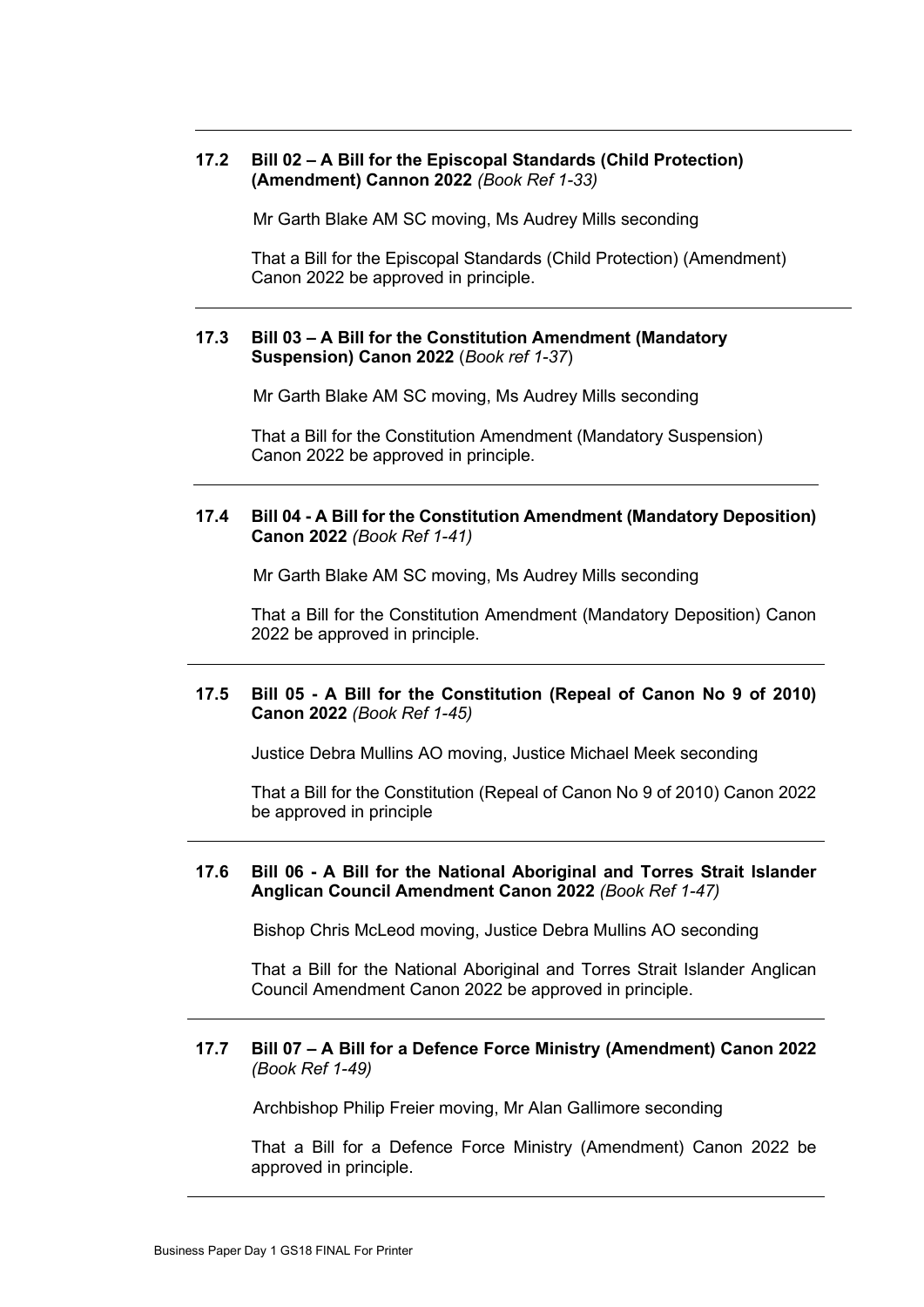# **17.8 Bill 08 – A Bill for the Special Tribunal (Removal from Office) Canon 2022** *(Book Ref 1-52)*

Dr Robert Tong AM moving, Justice Debra Mullins AO seconding

That a Bill for the Special Tribunal (Removal from Office) Canon 2022 be approved in principle.

# **17.9 Bill 09 – A Bill for the Episcopal Standards Investigations Amendment Canon 2022** *(Book Ref 1-54)*

Justice Debra Mullins AO moving, Dr Carolyn Tan seconding

That a Bill for the Episcopal Standards Investigations Amendment Canon 2022 be approved in principle.

#### **17.10 Bill 10 – A Bill for the Long Service Leave (Sabbatical Allowance Amendment) Canon 2022** *(Book Ref 1-56)*

The Rev'd Andrew Ford moving, Mr Allan Thomson seconding

That a Bill for the Long Service Leave (Sabbatical Allowance Amendment) Canon 2022 be approved in principle.

#### **17.11 Bill 12 – A Bill for the Strategic Issues, Commissions, Task Forces and Networks Amendment Canon 2022** *(Book Ref 1-59)*

Justice Debra Mullins AO moving, The Rev'd Tracy Lauersen seconding

That a Bill for the Strategic Issues, Commissions, Task Forces and Networks Amendment Canon 2022 be approved in principle.

### **17.12 Bill 13 – A Bill for the Eighteenth General Synod Participation Canon 2022** *(Book Ref 1-61)*

Justice Debra Mullins AO moving, Ms Anne Hywood seconding

That a Bill for the Eighteenth General Synod Participation Canon 2022 be approved in principle.

# **17.13 Bill 14 – A Bill for the General Synod Presence Canon 2022** *(Book Ref 1-65)*

Archdeacon Arthur Copeman moving, Mr Steve Lucas seconding

That a Bill for the General Synod Presence Canon 2022 be approved in principle.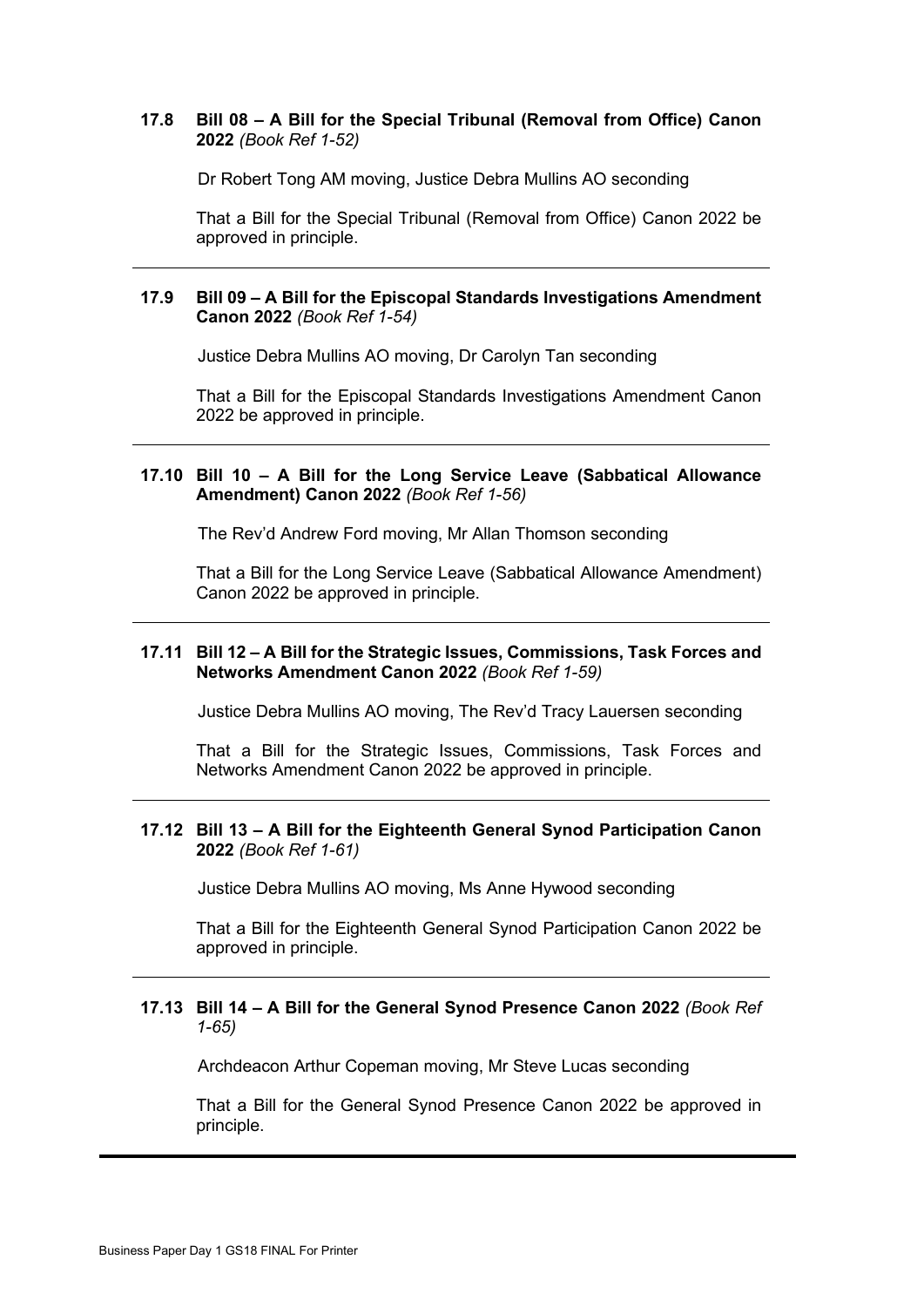## **18 MOTIONS FOR RULES BY REQUEST OF STANDING COMMITTEE** [SO 7(j)(i)]

# **18.1 Bill R01 – A Bill for a Rule to Amend Rule II – Standing Committee (Conflict of Interest) 2022** *(Book Ref 1-69)*

Mr Garth Blake AM SC moving, Ms Audrey Mills seconding

That a Bill for a Rule to Amend Rule II – Standing Committee (Conflict of Interest) 2022 be approved in principle.

## **18.2 Bill R02 – A Bill for a Rule to Amend Rule I – Standing Orders (Speaking to Motions) 2022** *(Book Ref 1-73)*

Justice Michael Meek moving, Mr Alex Milner seconding

That a Bill for a Rule to Amend Rule I – Standing Orders (Speaking to Motions) 2022 be approved in principle.

# **18.3 Bill R04 – A Bill for a Rule to Amend Rule III (Nominations and Balloting) 2022** *(Book Ref 1-76)*

Justice Debra Mullins moving, Dr Carolyn Tan seconding

That a Bill for a Rule to Amend Rule III (Nominations and Balloting) 2022 be approved in principle.

#### **19 MOTIONS BY REQUEST OF THE HOUSE OF BISHOPS** [SO 7(j)(ii)]

There are no motions in this category.

# **20 MOTIONS BY REQUEST OF A DIOCESAN SYNOD OR DIOCESAN COUNCIL** [SO 7(j)(iii)]

**20.1 Raising the Age of Criminal Responsibility** *(Diocese of Adelaide)*

Bishop Chris McLeod moving, The Rev'd Professor Peter Sandeman seconding

The General Synod

- a) supports raising the age of Criminal Responsibility from 10 to 14 years;
- b) asks the President to write conveying the resolution and support for it to the Federal Attorney-General and the Meeting of Attorneys-General.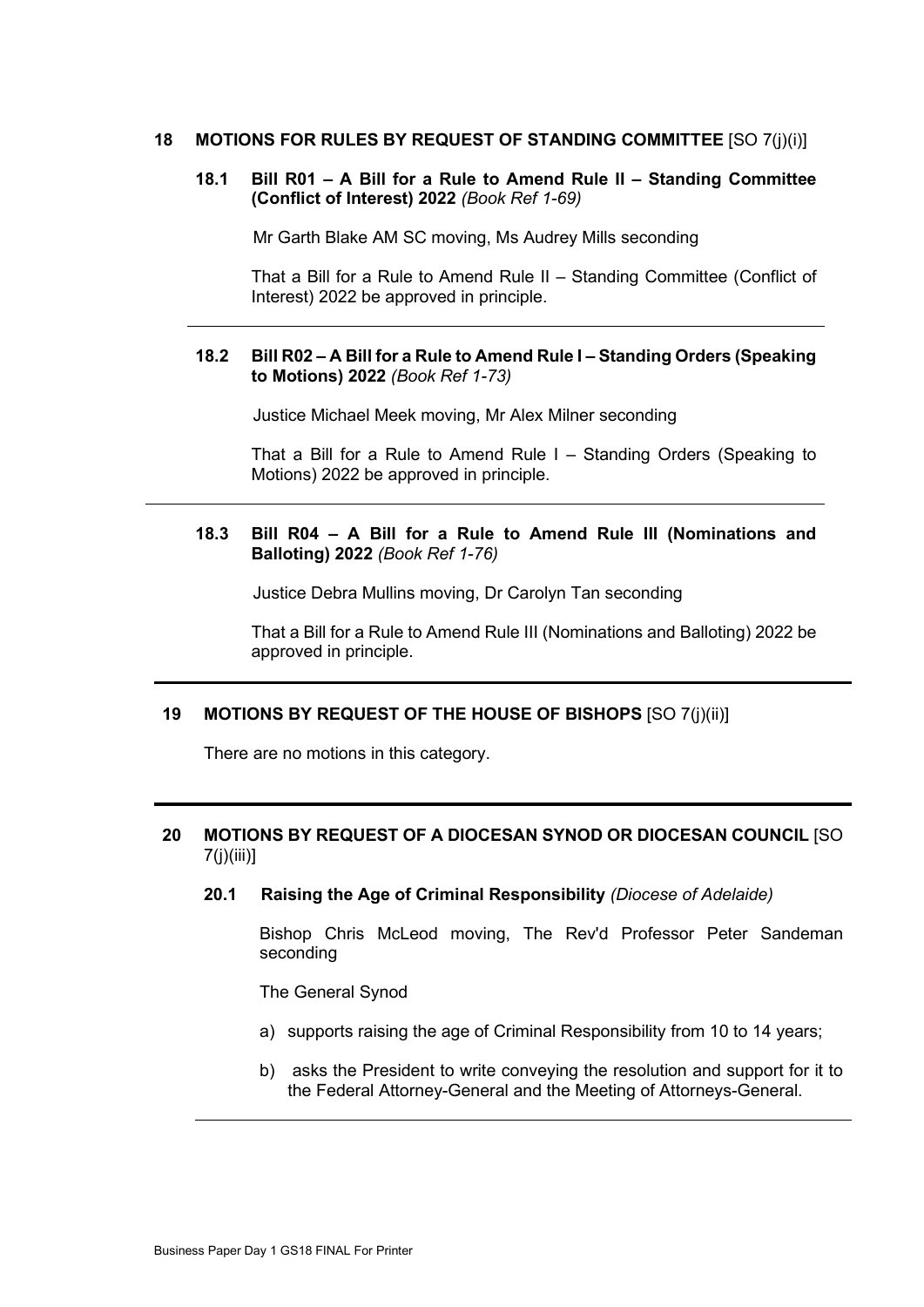# **20.2 The Appellate Tribunal** *(Diocese of Ballarat)*

Mr Peter Jarvis moving, The Rev'd Glen Wesley seconding

At the invitation of the Bishop-in-Council of the Diocese of Ballarat, the General Synod

- 1. Commends the integrity, hard work and considerable investment of time and energy by members of the Appellate Tribunal in dealing with liturgical innovations arising from the change to The Marriage Act 1961 as amended in 2019 concerning civil marriages.
- 2. Affirms our unity with Anglicans across Australia which is based on Christ's call and not our righteousness. We reject any sectarianism which claims doctrinal uniformity other than that expressed in the Creeds and in the Book of Common Prayer.

## **20.3 Statements as to the Faith, Ritual, Ceremonial or Discipline of this Church made under Section 4 of the Constitution** *(Diocese of Sydney)*

*In accordance with Rule V, the text of this statement, together with an Explanatory Memorandum, was sent to all members of the General Synod prior to the Synod. The Statement and Explanatory Memorandum are available at [https://anglican.org.au/wp-content/uploads/2022/02/GS18-](https://anglican.org.au/wp-content/uploads/2022/02/GS18-Statements-as-to-the-faith-ritual-ceremonial-or-discipline-of-this-Church.pdf) [Statements-as-to-the-faith-ritual-ceremonial-or-discipline-of-this-Church.pdf](https://anglican.org.au/wp-content/uploads/2022/02/GS18-Statements-as-to-the-faith-ritual-ceremonial-or-discipline-of-this-Church.pdf)*

*[Rule](https://anglican.org.au/wp-content/uploads/2022/02/Rule-V-Statement-made-under-Section-4-of-the-Constitution.pdf) V outlines the procedures for submitting, circulating and considering Statements*

#### **Statement 1 - Marriage as the union of a man and a woman**

Archbishop Kanishka Raffel moving, The Rev'd Natalie Rosner seconding

Pursuant to the authority recognised in s.4 and s.26 of the Constitution to make statements as to the faith, ritual, ceremonial or discipline of this Church, and in accordance with the procedures set out in Rule V, the General Synod hereby states:

- 1. The faith, ritual, ceremonial and discipline of this Church reflect and uphold marriage as it was ordained from the beginning, being the exclusive union of one man and one woman arising from mutual promises of lifelong faithfulness, which is in accordance with the teaching of Christ that, "from the beginning the Creator made them male and female", and in marriage, "a man will leave his father and mother and be united to his wife, and the two will become one flesh" (Matt 19:4-5).
- 2. The solemnisation of a marriage between a same-sex couple is contrary to the teaching of Christ and the faith, ritual, ceremonial and/or discipline of this Church.
- 3. Any rite or ceremony that purports to bless a same-sex marriage is not in accordance with the teaching of Christ and the faith, ritual, ceremonial and/or discipline of this Church.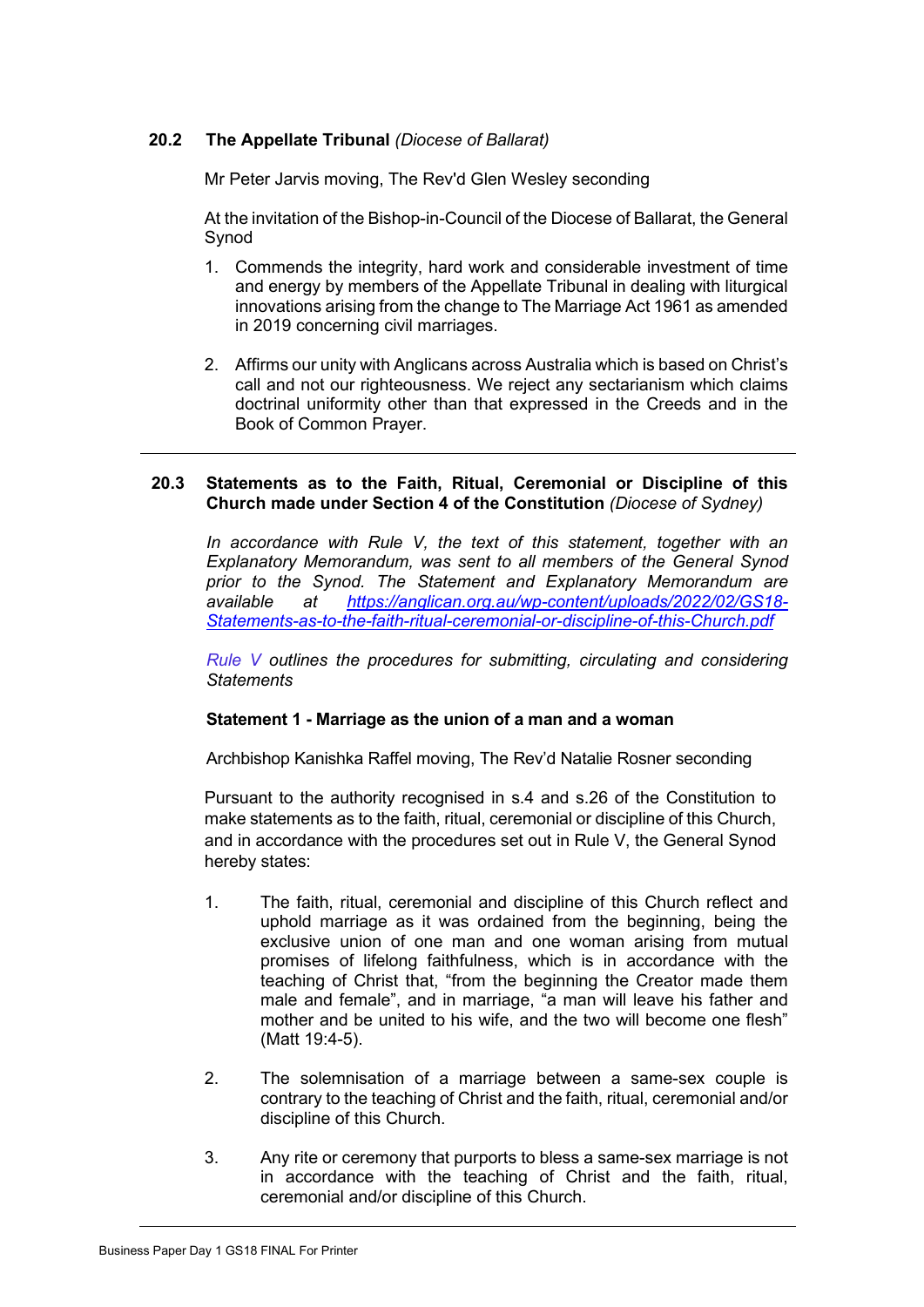## **20.4 Statements as to the Faith, Ritual, Ceremonial or Discipline of this Church made under Section 4 of the Constitution** *(Diocese of Sydney)*

*In accordance with Rule V, the text of this Statement, together with an Explanatory Memorandum, was sent to all members of the General Synod prior to the Synod. The Statement and Explanatory Memorandum are available at [https://anglican.org.au/wp-content/uploads/2022/02/GS18-](https://anglican.org.au/wp-content/uploads/2022/02/GS18-Statements-as-to-the-faith-ritual-ceremonial-or-discipline-of-this-Church.pdf) [Statements-as-to-the-faith-ritual-ceremonial-or-discipline-of-this-Church.pdf](https://anglican.org.au/wp-content/uploads/2022/02/GS18-Statements-as-to-the-faith-ritual-ceremonial-or-discipline-of-this-Church.pdf)*

*[Rule](https://anglican.org.au/wp-content/uploads/2022/02/Rule-V-Statement-made-under-Section-4-of-the-Constitution.pdf) V outlines the procedures for submitting, circulating and considering Statements*

Bishop Michael Stead moving, Ms Seak-King Huang seconding

# **Statement 2 - Definition of Unchastity**

Pursuant to the authority recognised in s.4 and s.26 of the Constitution, to "make statements as to the… discipline of this Church", and in accordance with the procedures set out in Rule V, the General Synod states that it continues to hold the historic view that unchastity means sexual activity outside a marriage relationship, defined in the *Book of Common Prayer* as the union of one man and one woman, in accordance with Jesus' teaching about marriage in Matt 19:4-5.

# **20.5 Safe Churches** *(Diocese of Sydney)*

Bishop Peter Lin moving, The Rev'd Kate Beer seconding

General Synod—

- 1. Deplores and condemns any behaviour that is disrespectful, hurtful, intentionally insensitive, bullying or abusive, and recognises and rejoices in the image of God as reflected in every human being. regardless of race, social circumstances, creed or sexual identity, and apologises to and seeks forgiveness from lesbian, gay, bisexual, transgender or intersex (LGBTI) persons whom we have treated in this way.
- 2. Commits itself to fostering churches and fellowships where compassion and grace abound and where the love of God is expressed to all, so that our churches and ministries are welcoming, safe and respectful of all people.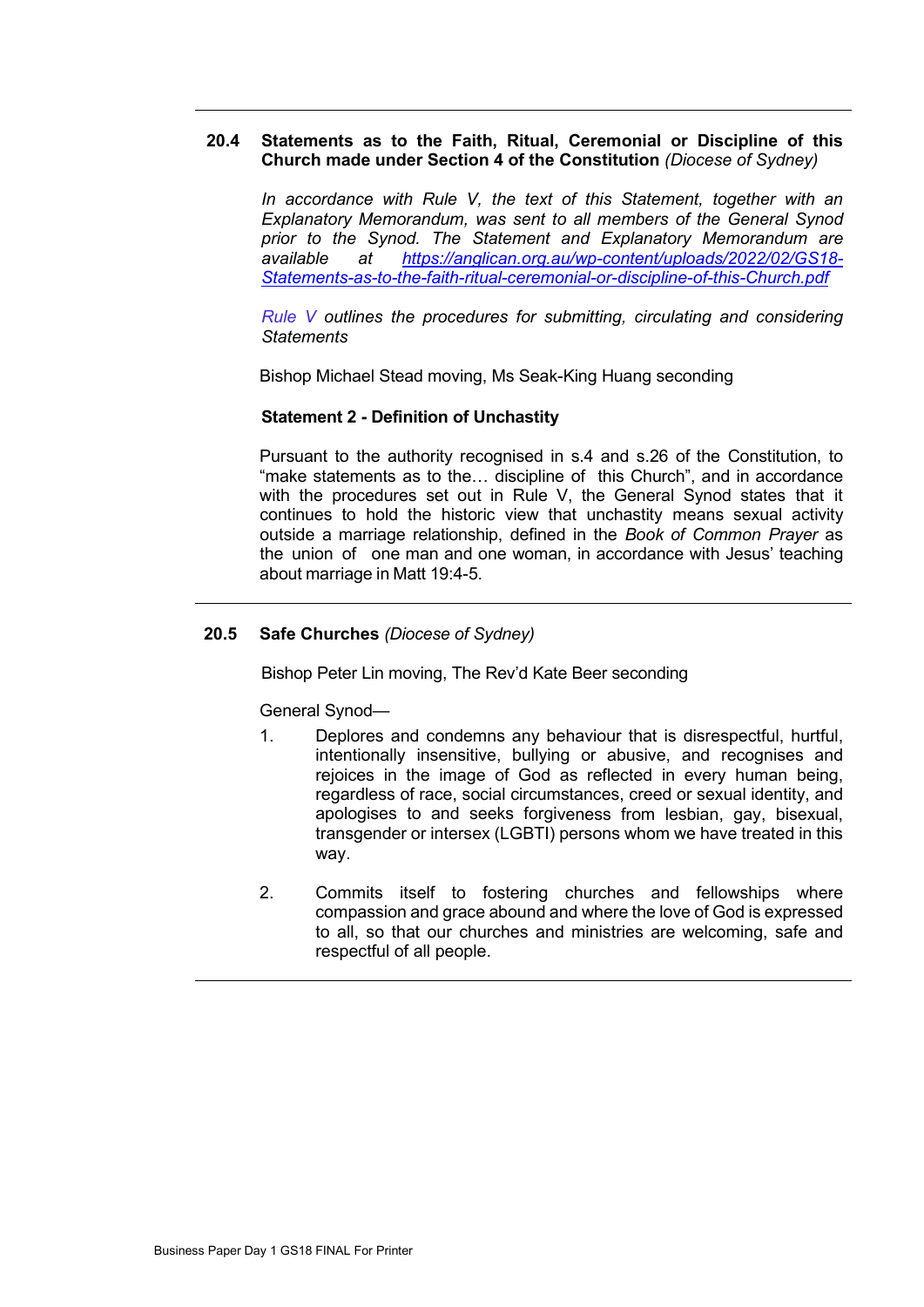# **20.6 Affirming Singleness** *(Diocese of Sydney)*

The Rev'd Dr Danielle Treweek moving, The Rev'd Dr Rhys Bezzant seconding

General Synod—

- 1. Notes that *Faithfulness in Service* was adopted by the General Synod in 2004 "as the national code for personal behaviour and the practice of pastoral ministry by clergy and lay church workers" (Resolution 33/04).
- 2. Notes that in *Faithfulness in Service* clergy and church workers are called to take "responsibility for their sexual conduct by maintaining chastity in singleness and faithfulness in marriage" (FIS 7.2).
- 3. Affirms that singleness is, like marriage, an honourable state for God's people, in which the fullness of God's blessings may be enjoyed. Singleness is highly commended in Scripture (1 Cor 7:8, 32-38; Matt 19:10-12).

# **20.7 Blessing Civil Same-sex marriages** *(Diocese of Sydney)*

The Rev'd Dr Mark Thompson moving, The Rev'd Jennifer Hercott seconding

General Synod—

- 1. notes that Resolution I.10 of the 1998 Lambeth Conference declared that it "cannot advise the legitimising or blessing of same sex unions", and
- 2. notes that the blessing of same-sex marriages in Anglican jurisdictions overseas was a key catalyst for the "tear in the fabric of the Anglican Communion" that has widened over the past two decades, and is likely to have the same dire and potentially irreversible consequences for the Anglican Church of Australia, and
- 3. notes the Majority Opinion of the Appellate Tribunal in the Wangaratta Reference that the form of service proposed by the Wangaratta Regulation which permits the blessing of a same-sex marriage is not contrary to our Constitution or Canons, and notwithstanding this
- 4. continues to affirm GS Resolution 62/04, that "this General Synod does not condone the liturgical blessing of same sex relationships", on the basis that this is contrary to the teaching of Christ (e.g., Matt 19:4-5) and the faith, ritual, ceremonial and/or discipline of this Church, and
- 5. calls on Diocesan Bishops and Synods to take the necessary steps to prevent the blessing of same-sex marriages and/or unions in their diocese, so as to uphold the teaching of Christ and preserve and protect the unity of the Anglican Church of Australia.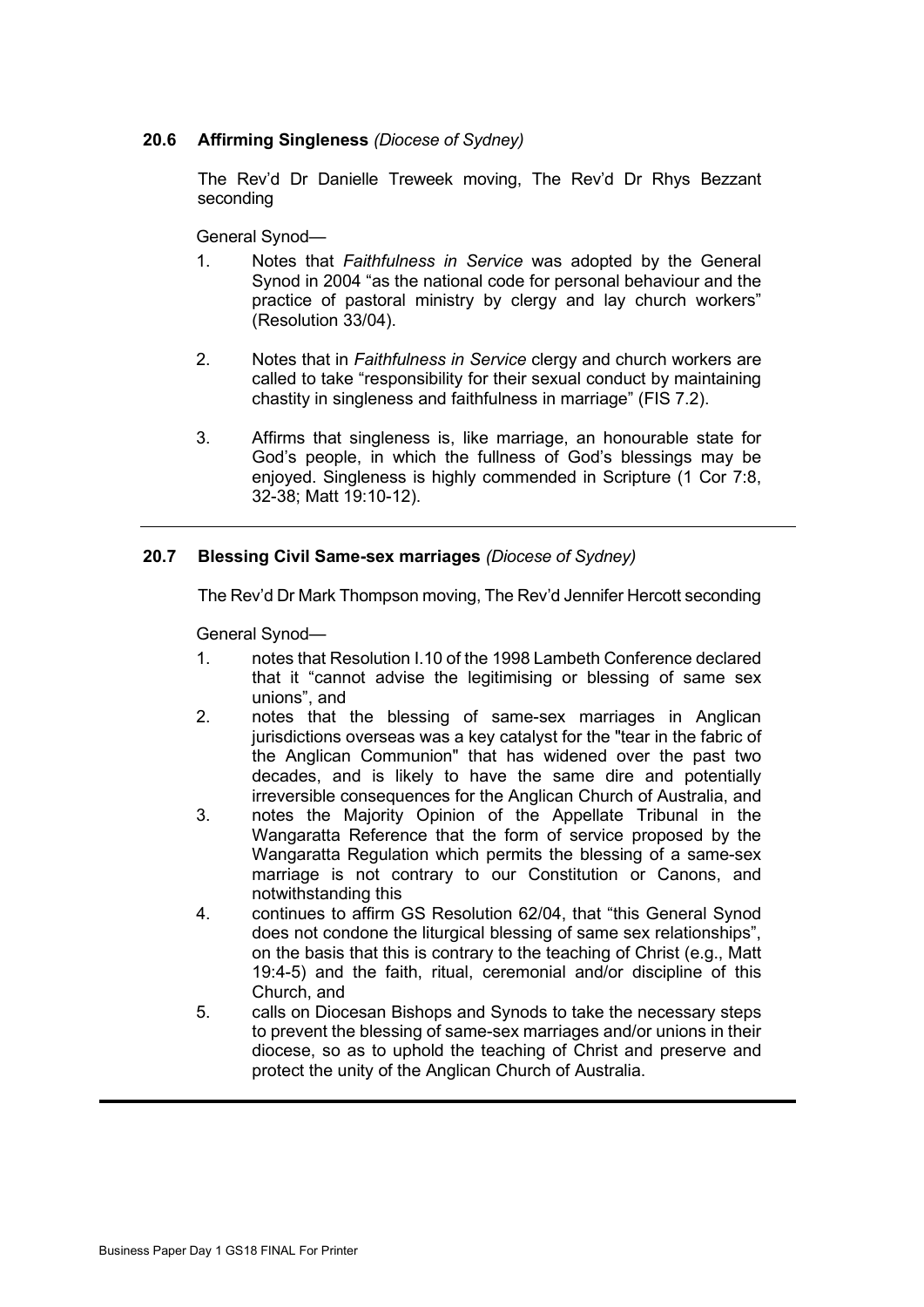# **21 MOTIONS FOR BILLS FOR CANONS BY REQUEST OF A DIOCESAN SYNOD OR DIOCESAN COUNCIL** [SO 7(j)(iii)]

**21.1 Bill 11 – A Bill for the Canon Concerning Services (Amendment) Canon 2022** *(Book Ref 1-78) (Diocese of Sydney)*

Bishop Michael Stead moving, The Rev'd Lynda Johnston seconding

That a Bill for the Canon Concerning Services (Amendment) Canon 2022 be approved in principle.

# **22 MOTIONS FOR RULES BY REQUEST OF A DIOCESAN SYNOD OR A DIOCESAN COUNCIL** [SO 7(j)(iii)

**22.1 Bill R03 – A Bill for a Rule to Amend Rule II – Standing Committee (Membership) 2022** *(Book Ref 1-81) (Diocese of Sydney)*

The Ven Dane Courtney moving, Mrs Briony Bounds seconding

That a Bill for a Rule to Amend Rule II – Standing Committee (Membership) 2022 be approved in principle.

# **23 NOTICES OF MOTION RECEIVED BY STANDING COMMITTEE FROM MEMBERS OF SYNOD** [SO 7(l)]

## **23.1 Being the Body of Christ**

Bishop Matt Brain moving, the Rev Prof Dorothy Lee seconding

That this General Synod

- a) acknowledging that there are several theological and spiritual cultures within The Anglican Church of Australia,
- b) recognising that the persons within each culture adhere to it for reasons of belief conscientiously held in adherence to holy scripture as well as social identity, and
- c) welcoming the strengths that our diverse unity brings,

therefore calls on all Anglicans regardless of their cultural identity to:

- d) respect one another's cultures,
- e) build on what we hold in common,
- f) affirm that the separation of any one of us diminishes us all, and
- g) where we differ seek, 'in the spirit of Philippians 3:13, "forgetting what lies behind and straining forward to what lies ahead", to discover each other's faith as it is today and to appeal to history only for enlightenment, not as a way of perpetuating past controversy'\*

so that the gospel we proclaim may be attractive to the widest range of Australians to whom we seek to minister.

\**From the aims of the Anglican-Roman Catholic International Commission (ARCIC I) accessed 6 March 2022 at www.anglicancentreinrome.org/arcic-i-iiand-iii.*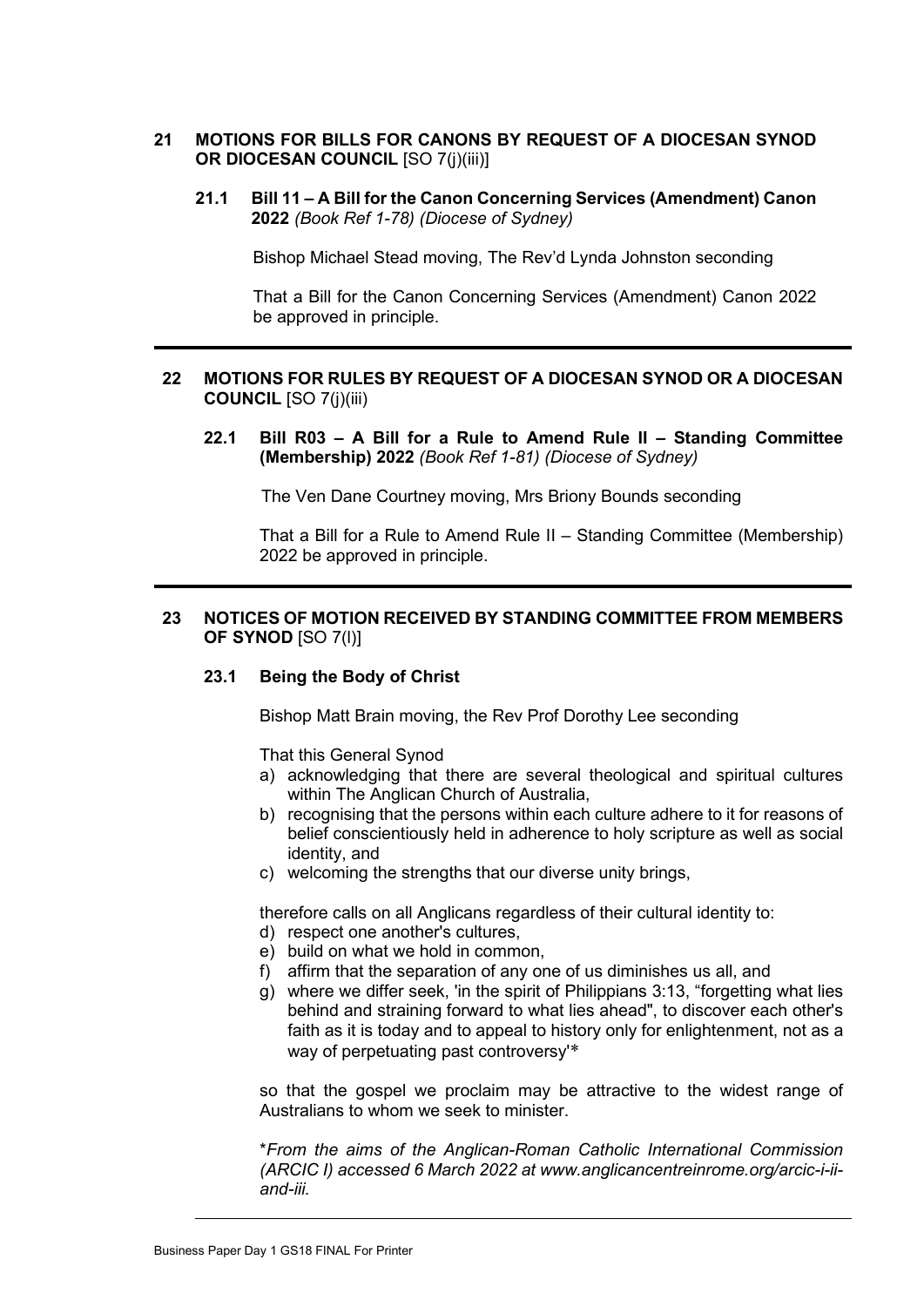# **23.2 30th Anniversary of the Ordination of Women**

Bishop Keith Joseph moving, Justice Debra Mullins AO seconding

That Synod notes that:

this year marks the 30th anniversary of the ordination of the first women priests in the Anglican Church of Australia and that by the end of 1992 92 women had been ordained priests Australia wide – '92 in 92';

currently, according to the Anglican Church Directory 2020/21 there are 3831 clergy of whom 888 (23%) are women. Of this number there are 7 bishops, 397 active priests, 171 active deacons, 66 whose position is not specified and 247 who are retired;

and acknowledges the important contribution ordained women have made and continue to make to worship, ministry and leadership in the Anglican church.

and notes further that this year will be a time for observance of this anniversary across the nation;

and that 2 of the original 92 in 92: the Most Reverend Kay Goldsworthy AO, the Archbishop of Perth and the Right Reverend Kate Prowd, Assistant Bishop in the Diocese of Melbourne are members of this Synod.

# **23.3 Kriol Preya Buk 2021**

The Rev'd Kate Beer moving, Bishop Greg Anderson seconding

The General Synod gives thanks to God for the publication of the Kriol Preya Buk 2021 in the Diocese of the Northern Territory.

Recognising the Anglican value of worshipping God in a language understood by the people, Synod celebrates with joy the work of Kriol speakers involved in this translation project and commends the work of further liturgy translation.

#### **23.4 Directors of Professional Standards**

Mr Lachlan Bryant moving, Justice Debra Mullins AO seconding

This General Synod:

- i. Affirm the importance of all Dioceses in the national church having robust child protection and professional standards systems in place for the safety and wellbeing of church members.
- ii. Encourage all Dioceses to have or appoint a Director of Professional Standards who is able to fully participate in the Network of Directors of Professional Standards and to be properly resourced to undertake their role, including the provision of skilled professional supervision.
- iii. Encourage all Dioceses to do their utmost to prioritise the support and resourcing of the office of their Professional Standards Director commensurate to the importance of their work in child protection and professional standards.